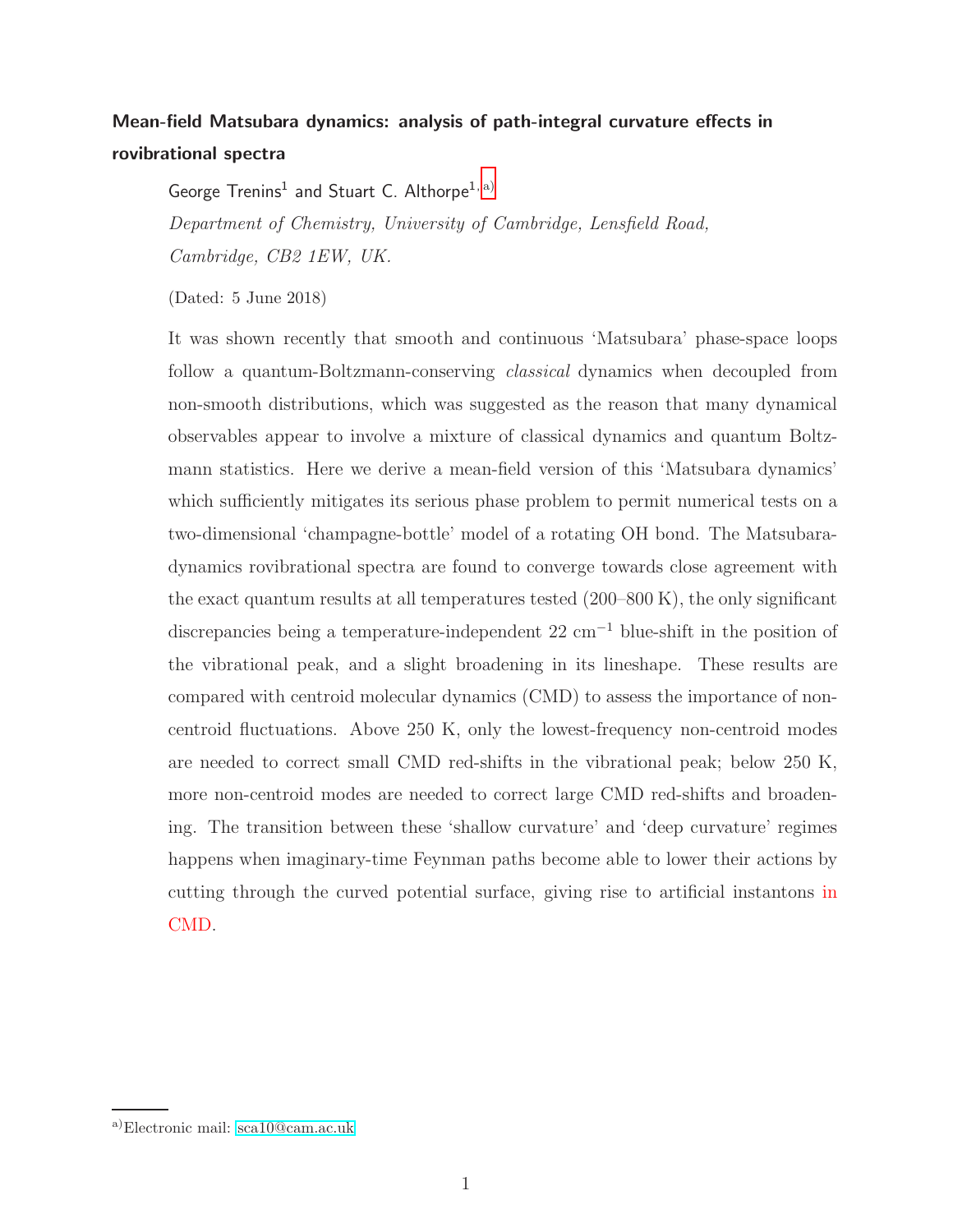### I. INTRODUCTION

Results from a wide variety of approximate calculations suggest that nuclear dynamics can often be treated classically when confined to a single Born-Oppenheimer surface, with most observable quantum effects originating in the quantum Boltzmann statistics. Well-known examples include reaction rates at low temperatures, $1-10$  $1-10$  where tunnelling is dominated by 'instantonic' barrier statistics,<sup>[7](#page-19-2)[,8](#page-19-3)[,11](#page-19-4)-14</sup> and the vibrational spectrum of liquid water.<sup>[6](#page-19-6)[,10](#page-19-1)[,15](#page-19-7)-22</sup>

However, standard semi-classical theory<sup>[9](#page-19-9)[,10](#page-19-1)[,23](#page-19-10)</sup> implies that such a 'classical dynamicsquantum statistics' regime does not exist, except at very short times, since it predicts that classical dynamics does not conserve the quantum Boltzmann distribution, and that realtime coherence is needed to keep systems in thermal equilibrium. Practical simulation methods have been devised which get round this apparent contradiction using heuristic quantum-Boltzmann-conserving classical dynamics.<sup>[24](#page-20-0)[–28](#page-20-1)</sup> Centroid molecular dynamics  $(CMD)^{24}$  and (thermostatted) ring-polymer molecular dynamics  $[(T)RPMD]^{25-27}$  $[(T)RPMD]^{25-27}$  $[(T)RPMD]^{25-27}$  have proved to be especially practical, $3-6,16-19$  $3-6,16-19$  $3-6,16-19$  $3-6,16-19$  but the heuristic dynamics these methods employ works in some regimes and fails in others.[12](#page-19-14)[,29](#page-20-4)[–31](#page-20-5)

It was found recently<sup>[32](#page-20-6)</sup> that a semi-classical theory that combines classical dynamics with quantum statistics can be derived if one assumes that the dynamics of the smooth 'Matsubara' components of the imaginary-time Feynman paths becomes decoupled from the dynamics of the non-smooth components. Once such a decoupling is assumed, the dynamics of the smooth components becomes classical, without further approximation (since the effective  $\hbar$  in the smooth space is zero). Also, the smoothness of the paths ensures that the plain Newtonian dynamics<sup>[33](#page-20-7)</sup> that they follow conserves the quantum Boltzmann distribution by giving the paths a continuous symmetry with respect to imaginary-time translation.

This 'Matsubara' dynamics is currently a hypothesis and it cannot be used as a practical method because of a serious phase problem.<sup>[32](#page-20-6)</sup> However, comparison with the valid limits of various heuristic methods suggests that Matsubara dynamics does account correctly for the emergence of classical dynamics at thermal equilibrium. For example, RPMD works well for short-time properties such as reaction rates, $1-6,11,12$  $1-6,11,12$  $1-6,11,12$  $1-6,11,12$  and is the short-time limit of Matsubara dynamics;<sup>[34](#page-20-8)</sup> CMD works well when a mean-field description of the quantum Boltzmann distribution is suitable, $29,30$  $29,30$  and is the mean-field average of Matsubara dynamics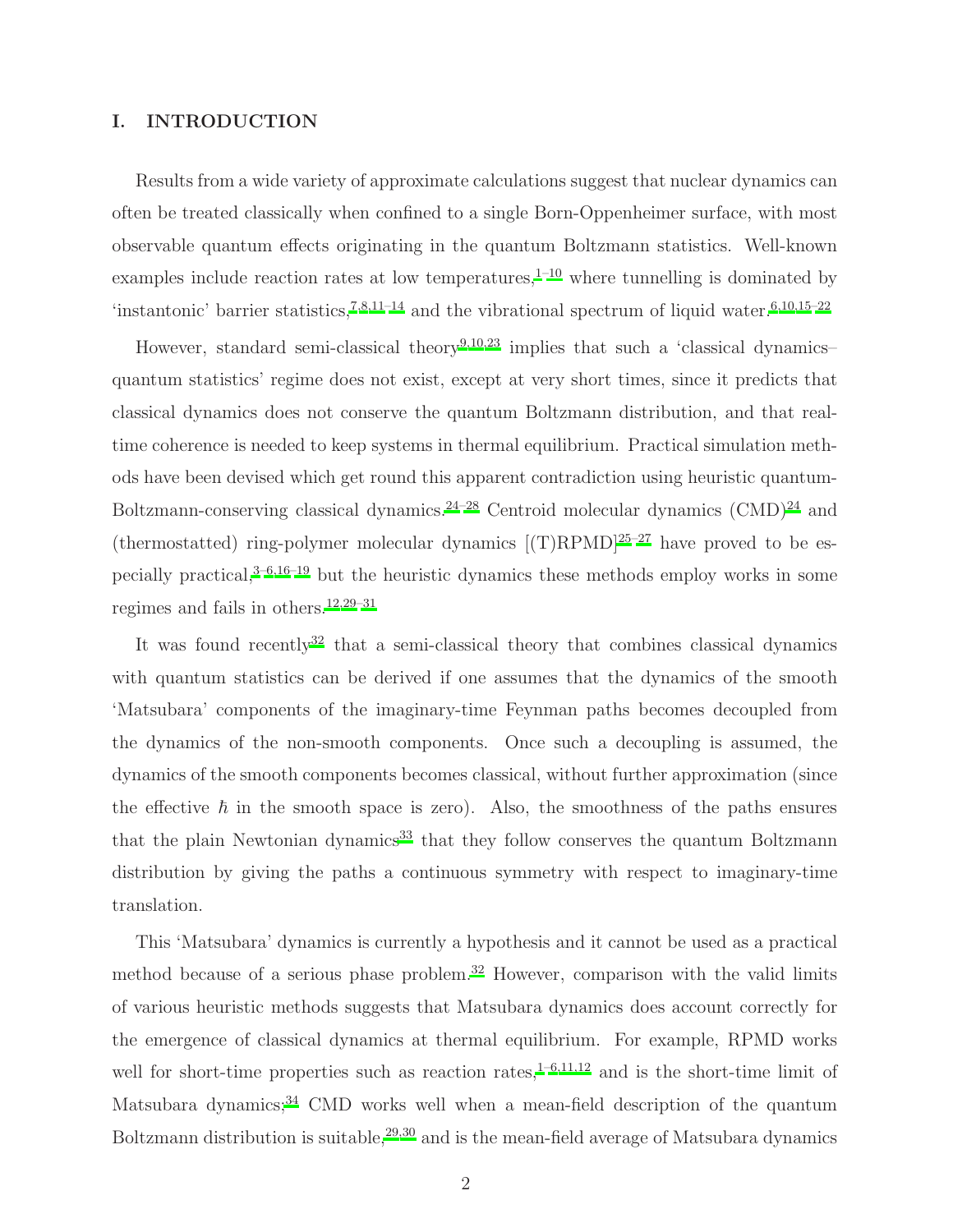(where the mean-field average is over all Matsubara modes except for the centroids); $34$  the 'planetary model' of Smith et al.[35](#page-20-10)[,36](#page-20-11) works well for high-frequency stretch modes in liquid water and is a locally harmonic approximation to the Matsubara fluctuations around the centroid.[37](#page-20-12) These comparisons suggest that we should pursue Matsubara dynamics further, since it may lead to better understanding and improvement of practical methods such as CMD, (T)RPMD and the planetary model.

Here, we strengthen the evidence that Matsubara dynamics gives the correct theoretical description of classical dynamics and quantum Boltzmann statistics. In doing so, we also obtain new insight into path-integral curvature effects in vibrational spectroscopy, and why they cause problems for CMD. The CMD method works well for vibrational spectroscopy of water at ambient temperatures, $18,19$  $18,19$  but breaks down at lower temperatures, giving redshifts and distortions in the spectral line shapes.[16](#page-19-12)[,29](#page-20-4)[,30](#page-20-9) However, the success of CMD at high temperatures gives us a clue that the dynamical decoupling of the smooth modes from the non-smooth modes in Matsubara dynamics (the origin of which was left unspecified in ref. [32](#page-20-6)) probably arises from mean-field averaging.

In Sec. [II,](#page-2-0) we show that a mean-field formulation of Matsubara dynamics is simpler to derive than the more general formulation of ref. [32.](#page-20-6) The phase still makes the dynamics impractical as a method, but is sufficiently tamed that Matsubara dynamics can be used to calculate the vibrational spectrum of a two-dimensional 'champagne-bottle' model of OH, as reported in Sec. [III.](#page-6-0) We find that including just the lowest frequency non-centroid modes corrects the CMD red-shift at temperatures down to about 250 K, but that more modes need to be included below this, where the CMD red-shift increases dramatically. This low-temperature breakdown is shown in Sec. [IV](#page-10-0) to result from the proximity of artificial centroid-constrained instantons, which form when the imaginary-time Feynman paths can lower their actions by cutting through the curved potential surface. Sec. [V](#page-15-0) concludes the article.

## <span id="page-2-0"></span>II. MEAN-FIELD FORMULATION OF MATSUBARA DYNAMICS

One way to obtain a mean-field formulation of Matsubara dynamics would be to meanfield average over the Matsubara Liouvillian, derived in ref. [32.](#page-20-6) However, it is illustrative to derive mean-field Matsubara dynamics from first principles, starting from the exact quantum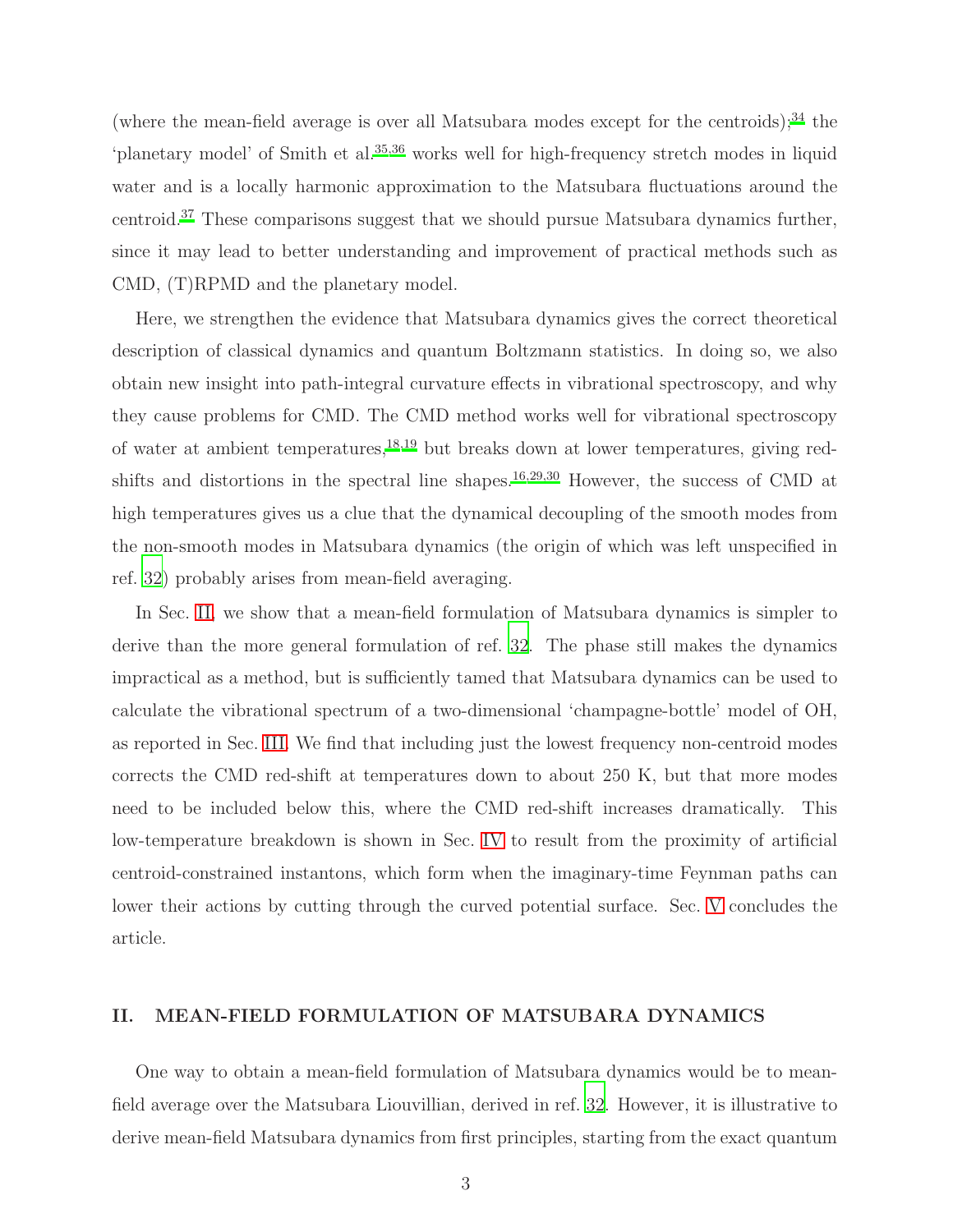Kubo-transformed time-correlation function

<span id="page-3-1"></span>
$$
C_{AB}(t) = \int_0^\beta \frac{d\lambda}{\beta} \operatorname{Tr} \left[ e^{-\lambda \hat{H}} \hat{A} e^{-(\beta - \lambda)\hat{H}} e^{i\hat{H}t/\hbar} \hat{B} e^{-i\hat{H}t/\hbar} \right]
$$
(1)

where  $\beta = 1/k_BT$  and  $\hat{H}$  is the system Hamiltonian. To simplify the algebra, we consider a one-dimensional system in which the operators  $\hat{A}$  and  $\hat{B}$  are functions of position only; these results generalise easily to many dimensions and to operators involving momenta.

Following ref. [32](#page-20-6) and earlier work,<sup>[11](#page-19-4)[,38](#page-20-13)[,39](#page-20-14)</sup> we can re-write  $C_{AB}(t)$  in 'ring-polymer' form as

$$
C_{AB}(t) = \lim_{N \to \infty} \int d\mathbf{q} \int d\mathbf{\Delta} \int d\mathbf{z} \, A_N(\mathbf{q}) B_N(\mathbf{z})
$$
  
\n
$$
\times \prod_{l=1}^N \langle q_{l-1} - \Delta_{l-1}/2 | e^{-\beta_N \hat{H}} | q_l + \Delta_l/2 \rangle
$$
  
\n
$$
\times \langle q_l + \Delta_l/2 | e^{-i\hat{H}t/\hbar} | z_l \rangle \langle z_l | e^{i\hat{H}t/\hbar} | q_l - \Delta_l/2 \rangle
$$
\n(2)

where  $\beta_N \equiv \beta/N$ ,  $\int d\mathbf{q} \equiv \int_{-\infty}^{\infty} dq_1 \dots \int_{-\infty}^{\infty} dq_N$ , and similarly for  $\Delta$  and z, and

<span id="page-3-2"></span><span id="page-3-0"></span>
$$
A_N(\mathbf{q}) = \frac{1}{N} \sum_{i=1}^N A(q_i)
$$
\n(3)

and similarly for  $B_N(\mathbf{q})$ . Inserting complete sets of momentum states,

$$
\delta(\Delta_l - \Delta_l') = \frac{1}{2\pi\hbar} \int_{-\infty}^{\infty} dp_l \ e^{ip_l(\Delta_l - \Delta_l')/\hbar} \tag{4}
$$

we obtain

$$
C_{AB}(t) = \lim_{N \to \infty} \frac{1}{(2\pi\hbar)^N} \int d\mathbf{q} \int d\mathbf{p} \left[ e^{-\beta \hat{H}} \right]_N (\mathbf{p}, \mathbf{q})
$$

$$
\times A_N(\mathbf{q}) e^{\hat{L}t} B_N(\mathbf{q})
$$
(5)

where the generalized Wigner transform  $\left[e^{-\beta \hat{H}}\right]_{\overline{N}}(\mathbf{p},\mathbf{q})$  and the quantum Liouvillian  $\hat{L}$  are given in the Appendix. We emphasise that no approximation has yet been made; Eq. [\(5\)](#page-3-0) is just a generalization of the standard Wigner identity which allows quantum time-correlation functions to be written in terms of phase-space variables.<sup>[23](#page-19-10)</sup>

Following ref. [32,](#page-20-6) we introduce the free-ring-polymer normal-mode coordinates<sup>[40](#page-20-15)[,41](#page-20-16)</sup>

$$
Q_n = \frac{1}{N} \sum_{l=1}^{N} T_{ln} q_l, \quad n = 0, \pm 1, \dots, \pm n_N
$$
 (6)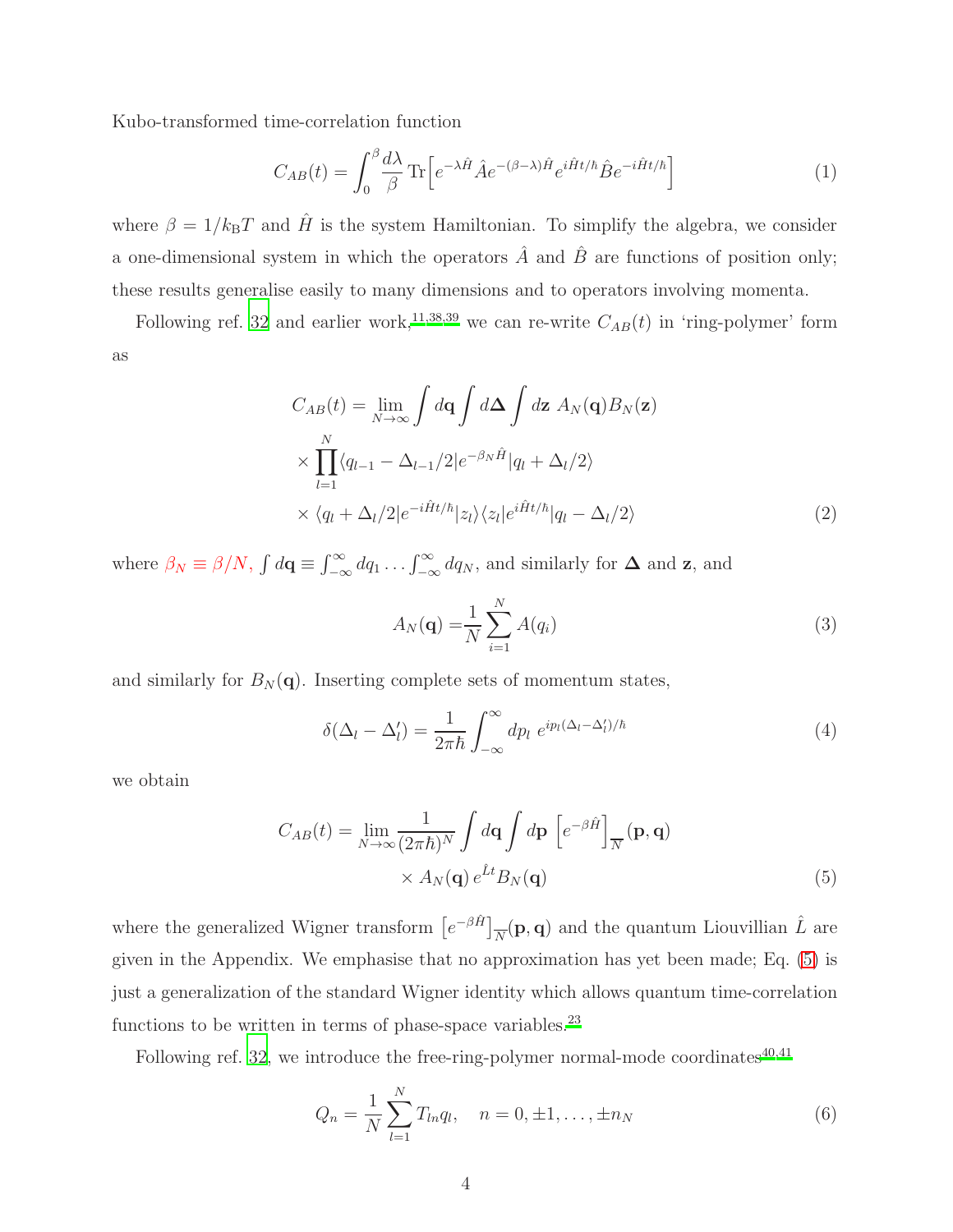with  $n_N = (N-1)/2$  and

$$
T_{ln} = \begin{cases} 1 & n = 0 \\ \sqrt{2} \sin(2\pi ln/N) & n = 1, ..., n_N \\ \sqrt{2} \cos(2\pi ln/N) & n = -1, ..., -n_N \end{cases}
$$
(7)

and the associated frequencies

$$
\omega_n' = \frac{2}{\beta_N \hbar} \sin\left(\frac{n\pi}{N}\right) \tag{8}
$$

We then take the limit  $N \to \infty$  and define the set of M lowest frequency modes (|n|  $\leq$  $(M-1)/2$ ) to be the 'Matsubara modes'  $\mathbf{Q}_M$ , so-called because their associated frequencies simplify to

<span id="page-4-1"></span><span id="page-4-0"></span>
$$
\omega_n = \frac{2n\pi}{\beta\hbar} \tag{9}
$$

since  $M \ll N$ . The significance of the Matsubara modes is that any linear combination of them gives a smooth and continuous distribution of  $q$  as a function of imaginary time.<sup>[32](#page-20-6)[,42](#page-20-17)[,43](#page-20-18)</sup> Inclusion of the other  $|n| > (M-1)/2$  'non-Matsubara modes' gives, in general, a discontinuous non-differentiable distribution in  $q$ , resembling a random walk. The Matsubara modes  $\mathbf{P}_M$ ,  $\mathbf{D}_M$  give similarly smooth distributions of p and  $\Delta$ .

The *only* approximation we will make to the exact dynamics of Eq. [\(1\)](#page-3-1) is to assume that the quantum Louivillian operator  $\hat{L}$  can be replaced by its mean-field average

$$
\hat{L}_{\mathrm{MF}}(\mathbf{Q}_M, \mathbf{P}_M) = \lim_{N \to \infty} \frac{\int d\mathbf{p} \int d\mathbf{q} \left[ e^{-\beta \hat{H}} \right]_{\overline{N}} \delta_M(\mathbf{q}, \mathbf{Q}_M) \delta_M(\mathbf{p}, \mathbf{P}_M) \hat{L}(\mathbf{p}, \mathbf{q})}{\int d\mathbf{p} \int d\mathbf{q} \left[ e^{-\beta \hat{H}} \right]_{\overline{N}} \delta_M(\mathbf{q}, \mathbf{Q}_M) \delta_M(\mathbf{p}, \mathbf{P}_M)}
$$
(10)

where

$$
\delta_M(\mathbf{q}, \mathbf{Q}_M) = \prod_{n=-n_M}^{n_M} \delta\left(Q_n - \frac{1}{N} \sum_{i=1}^N T_{in} q_i\right)
$$
(11)

is a product of Dirac  $\delta$ -functions in the Matsubara modes  $Q_M$ ,  $\delta_M(p, P_M)$  is similarly defined for  $\mathbf{P}_M$ , and  $n_M = (M-1)/2$ . We also need to expand  $A_N(\mathbf{q})$  in terms of normal modes, then truncate at  $|n| \leq n_M$ , giving

$$
A_M(\mathbf{Q}_M) = \lim_{N \to \infty} \frac{1}{N} \sum_{i=1}^N A(\tilde{q}_i)
$$
\n(12)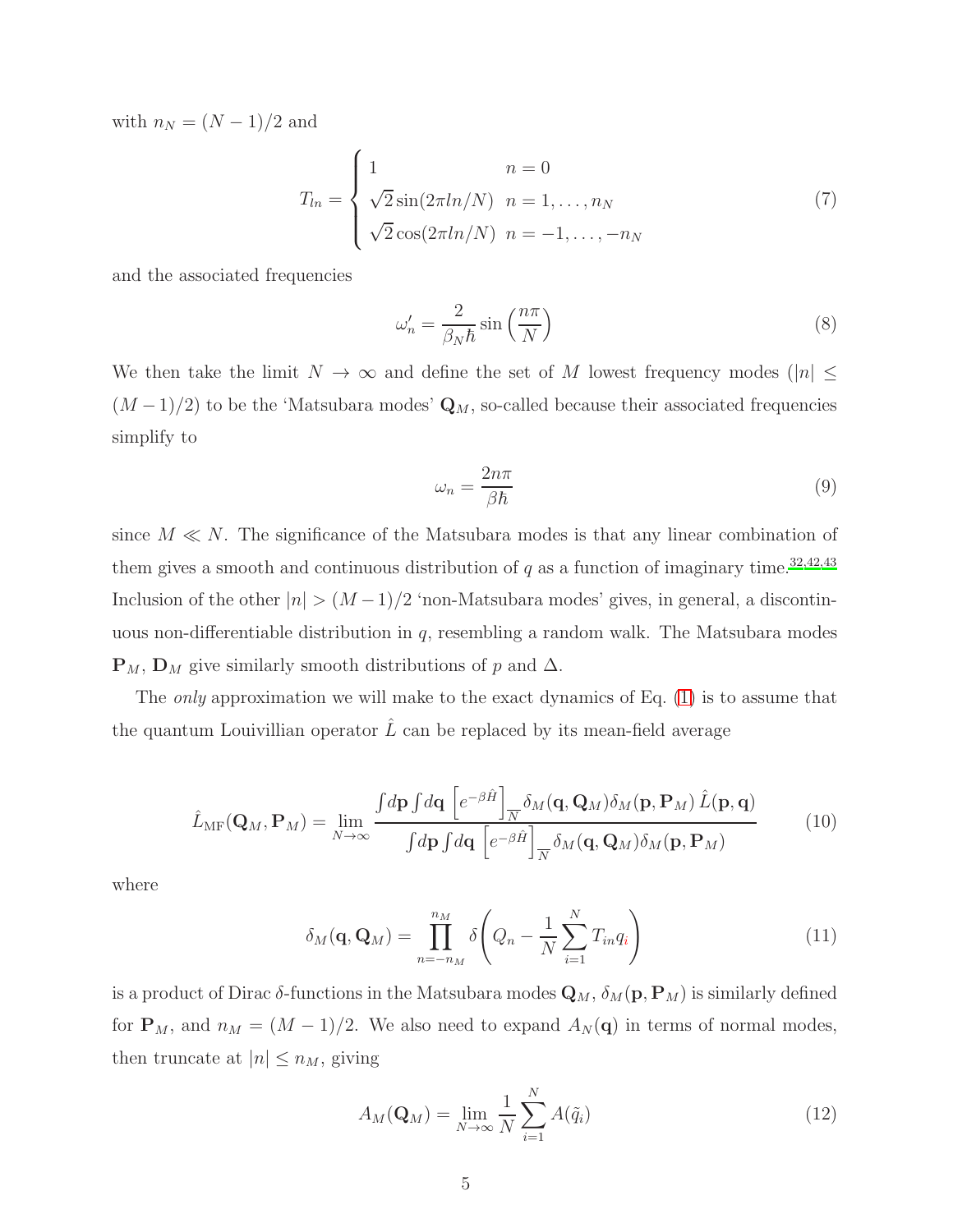where

$$
\tilde{q}_i = \sum_{n=-n_M}^{n_M} T_{in} Q_n \tag{13}
$$

and similarly for  $B_N(q)$ . This last step can be justified by noting that the ring-polymer distribution will damp off functions of  $Q_n$  for sufficiently large n, allowing M in  $A_M(\mathbf{Q}_M)$ and  $B_M(\mathbf{Q}_M)$  to be treated as a convergence parameter. However, we give no justification at present for the use of Eq.  $(10)$ , except for the numerical results presented in Sec. III.<sup>[44](#page-20-19)</sup>

On evaluating the mean-field average in Eq. [\(10\)](#page-4-0) (see the Appendix), we find that

$$
\hat{L}_{\text{MF}}(\mathbf{Q}_M, \mathbf{P}_M) = \sum_{n=-n_M}^{n_M} \frac{P_n}{m} \frac{\partial}{\partial Q_n} - \frac{\partial \mathcal{F}(\mathbf{Q}_M)}{\partial Q_n} \frac{\partial}{\partial P_n}
$$
(14)

where  $\mathcal{F}(\mathbf{Q}_M)$  is the free energy

$$
e^{-\beta \mathcal{F}(\mathbf{Q}_M)} = \lim_{N \to \infty} \left(\frac{m}{2\pi \beta_N \hbar^2}\right)^{(N-M)/2} N^{M/2}
$$

$$
\times \int d\mathbf{q} \, e^{-\beta [W_N(\mathbf{q}) - S_M(\mathbf{Q}_M)]} \delta_M(\mathbf{q}, \mathbf{Q}_M)
$$
(15)

in which  $W_N(\mathbf{q})$  is the ring-polymer potential energy

$$
W_N(\mathbf{q}) = V_N(\mathbf{q}) + \frac{1}{N} \sum_{l=1}^{N} \frac{m(q_{l+1} - q_l)^2}{2(\beta_N \hbar)^2}
$$
(16)

where  $q_{l+N} \equiv q_l$ ,  $V_N(\mathbf{q})$  is defined analogously to  $A_N(\mathbf{q})$ , and

<span id="page-5-1"></span><span id="page-5-0"></span>
$$
S_M(\mathbf{Q}_M) = \frac{m}{2} \sum_{n=-n_M}^{n_M} \omega_n^2 Q_n^2 \tag{17}
$$

is the Matsubara component of the 'polymer springs'. Taking the mean-field average over the non-Matsubara modes has therefore made the dynamics classical.[45](#page-20-20) This is because the Matsubara phase-space  $(\mathbf{P}_M, \mathbf{Q}_M)$  has an effective Planck's constant of zero, as first noted in ref. [32.](#page-20-6)

Having made the mean-field approximation, we can integrate out the non-Matsubara modes from the time-correlation function (see the Appendix), obtaining

$$
c_{AB}(t) = \frac{1}{(2\pi\hbar)^M} \int d\mathbf{P}_M \int d\mathbf{Q}_M e^{-\beta \left[\mathbf{P}_M^2/2m + \mathcal{F}(\mathbf{Q}_M)\right]}
$$

$$
\times e^{i\beta\theta_M(\mathbf{P}_M, \mathbf{Q}_M)} A(\mathbf{Q}_M) e^{\hat{L}_{\text{MF}}t} B(\mathbf{Q}_M)
$$
(18a)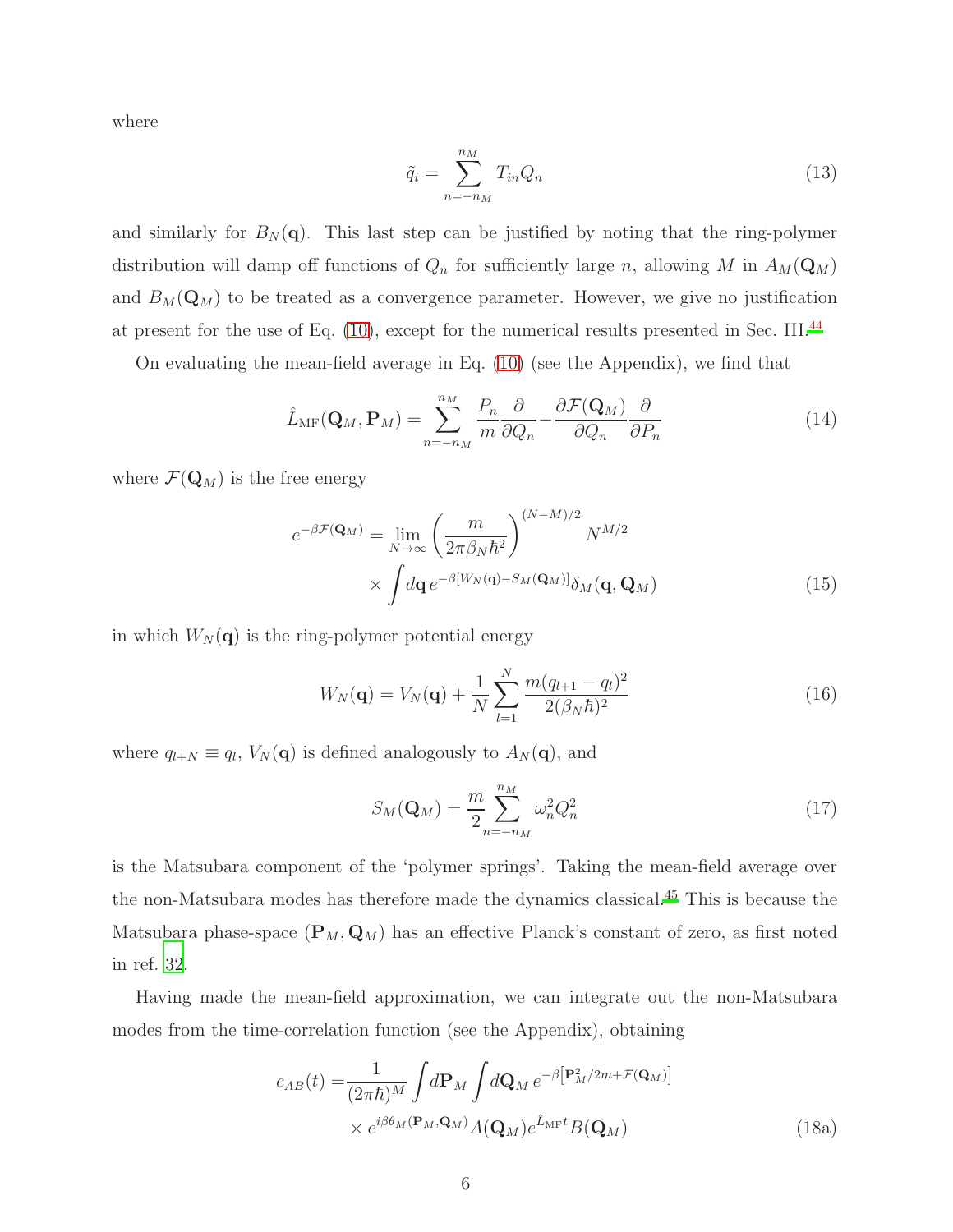where

$$
\theta_M(\mathbf{P}_M, \mathbf{Q}_M) = \sum_{n=-n_M}^{n_M} \omega_n P_n Q_{-n}
$$
\n(18b)

is the Matsubara phase. Following similar arguments to ref. [32,](#page-20-6) one can prove that  $\theta_M(\mathbf{P}_M, \mathbf{Q}_M)$  is a constant of the motion, ensuring that  $\hat{L}_{MF}(\mathbf{Q}_M, \mathbf{P}_M)$  conserves the quantum Boltzmann distribution in Eq. [\(18\)](#page-5-0). At  $t = 0$ , one may analytically continue  $P_n \to P_n + i\omega_n Q_{-n}$ <sup>[34](#page-20-8)</sup> which removes the phase and cancels out  $-S_M(\mathbf{Q}_M)$  in Eq. [\(15\)](#page-5-1), leaving the (standard) ring-polymer distribution.

Equations [\(10\)](#page-4-0) and [\(18\)](#page-5-0) give the mean-field version of Matsubara dynamics. For  $M =$ 1, they reduce to centroid molecular dynamics (CMD);<sup>[24](#page-20-0)</sup> for  $M > 1$ , they generalise the dynamics to include  $M-1$  non-centroid Matsubara modes. As mentioned above, the mean-field averaging in Eq. [\(10\)](#page-4-0) is the *only* approximation made to the exact quantum dynamics; we make no attempt here to justify it, but report numerical comparisons with the exact quantum results in the next Section.

## <span id="page-6-0"></span>III. MATSUBARA DYNAMICS OF A VIBRATING-ROTATING OH BOND

#### A. Two-dimensional 'champagne-bottle' model

We applied the mean-field Matsubara equations Eq. [\(18\)](#page-5-0) to a two-dimensional 'champagnebottle' model of a vibrating and rotating OH bond, similar to that used in refs. [29](#page-20-4) and [30.](#page-20-9) The radial polar coordinate r represents the OH bond length and the polar angle  $\theta$  represents rotation in a plane. The potential is taken to be a Morse function

<span id="page-6-2"></span>
$$
V(r) = D_0 \left[ 1 - e^{-\alpha(r - r_{\text{eq}})} \right]^2
$$
\n(19)

with  $r_{\text{eq}} = 1.8324, D_0 = 0.18748$  and  $\alpha = 1.1605$  a.u.; the reduced mass  $\mu = 1741.05198$  a.u. The absorption intensity is calculated as

$$
n(\omega)\alpha(\omega) \propto \frac{1}{2\pi Z} \int_{-\infty}^{\infty} dt \, e^{-i\omega t} C_{\mu\mu}(t) f(t) \tag{20}
$$

where Z is the quantum partition function,  $C_{\mu\mu}(t)$  is the Kubo-transformed dipole-derivative autocorrelation function, and  $f(t)$  is the window function

<span id="page-6-1"></span>
$$
f(t) = \frac{1}{1 + e^{(|t| - t_{1/2})/\tau}}
$$
\n(21)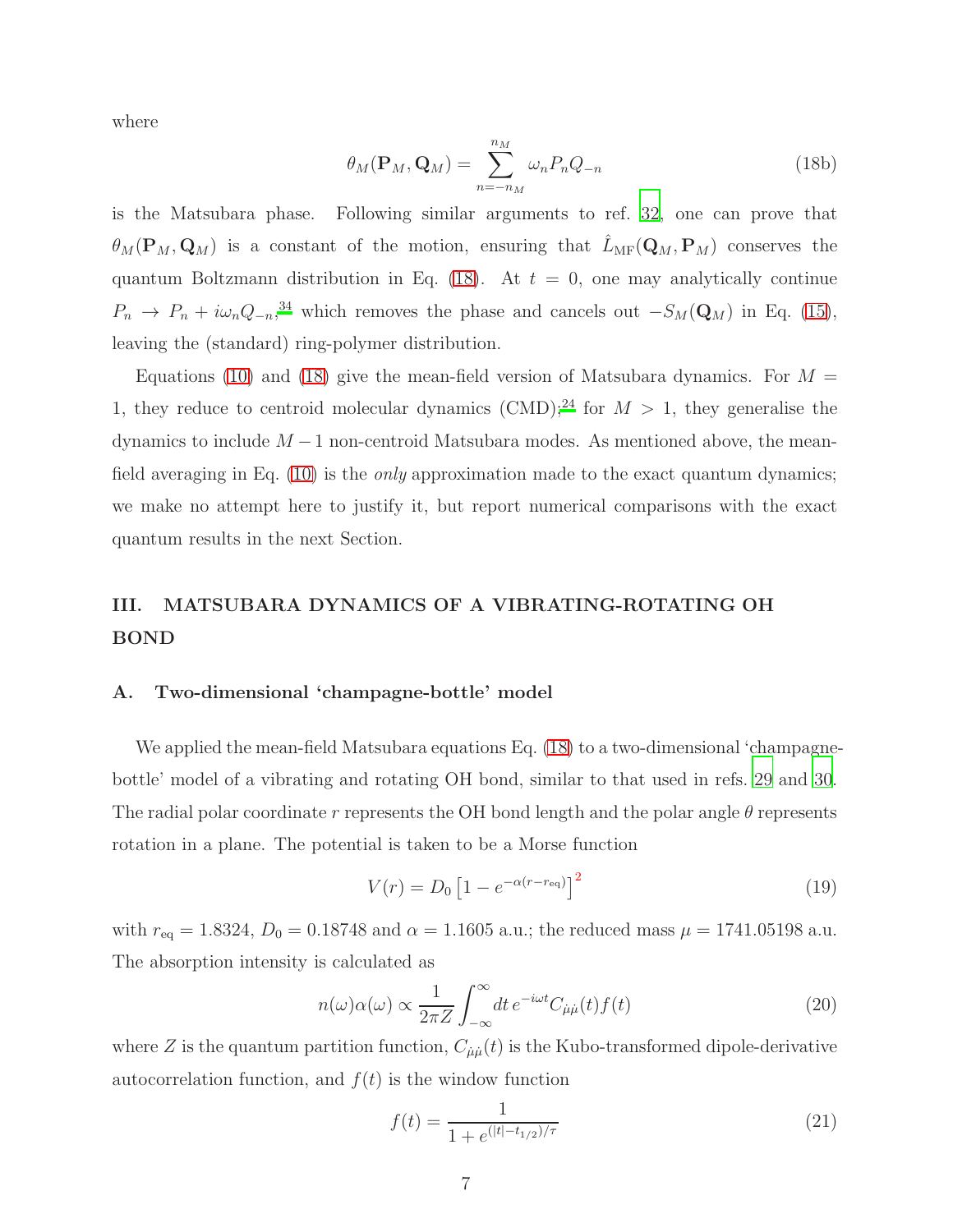

<span id="page-7-0"></span>FIG. 1. Mean-field Matsubara simulations of the two-dimensional champagne-bottle rovibrational spectrum, compared with the exact quantum results, and with TRPMD and CMD. Note the temperature-independent absorption maxima of the Matsubara and TRPMD vibrational peaks and the CMD red-shift which grows rapidly on decreasing the temperature from 400 to 200 K.

with parameters  $t_{1/2} = 400$  fs,  $\tau = 25$  fs, chosen to model the decorrelation time in liquid water.<sup>[20](#page-19-16)[,31](#page-20-5)</sup> A linear dipole moment surface  $\mu = \dot{q}$  is used, with the proportionality constant in Eq. [\(20\)](#page-6-1) set to unity.

Figure [1](#page-7-0) plots the exact quantum spectrum (calculated using a discrete variable representation) at 200–800 K. These temperatures are sufficiently low with respect to the vibrational spacing (3590 cm<sup>-1</sup>) that the centre of the vibrational peak is temperature-independent.

#### B. CMD calculations

For  $M = 1$ , the mean-field Matsubara equations Eq. [\(18\)](#page-5-0) are equivalent to CMD. We used standard PIMD methodology<sup>[6](#page-19-6)[,46](#page-20-21)[–51](#page-21-0)</sup> to calculate the CMD approximations to the vibrational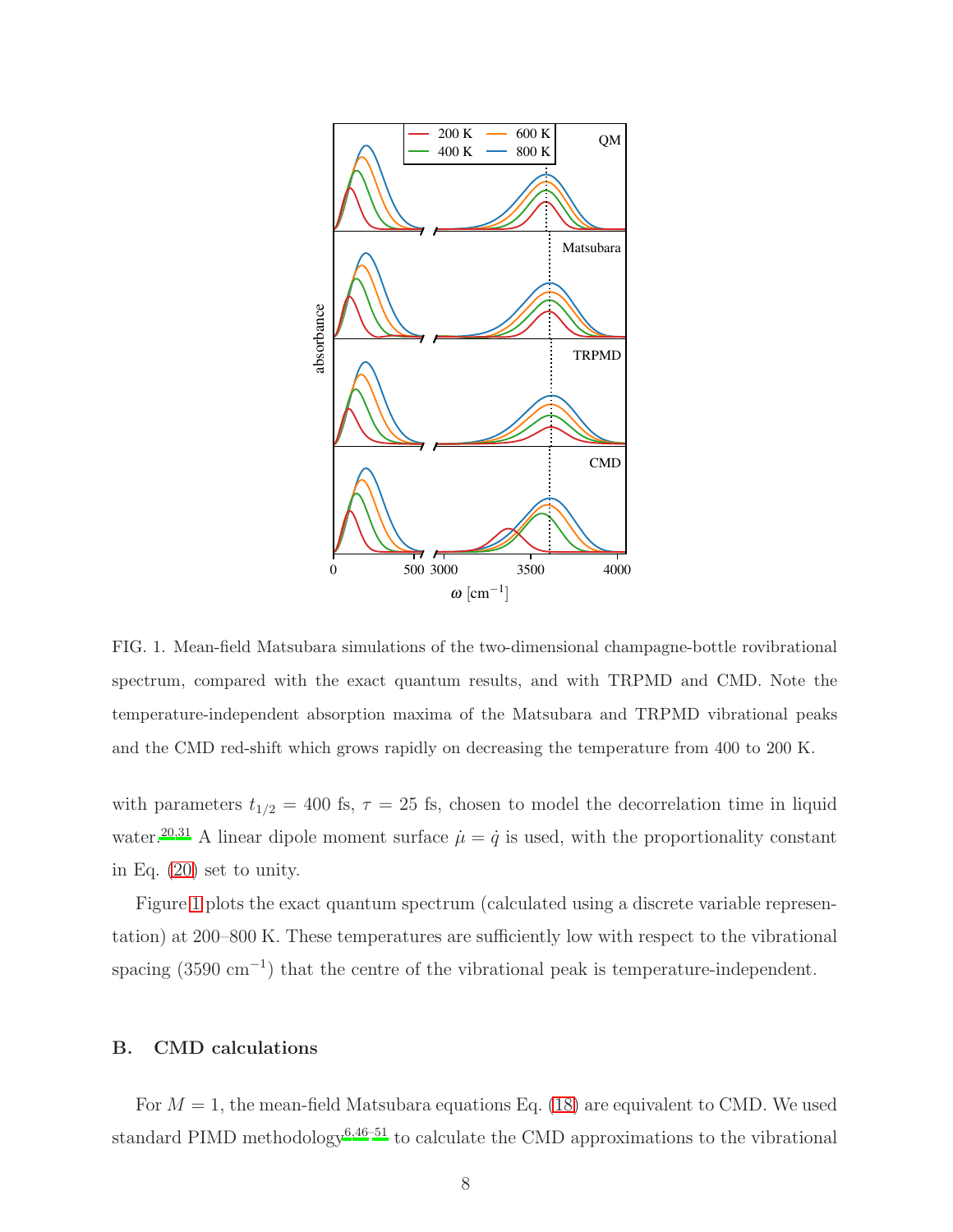spectrum of the champagne-bottle model. The mean-field forces were evaluated on a regular grid, using cubic spline interpolation to approximate the intermediate values. Mean-field force calculations were performed with 64, 32, and 16 beads at 200, 400, and 600–800 K, on a grid of 64 points from  $0.5-2.0$  Å at 400–800 K, and 128 points at 200 K.

The results of the CMD calculations are shown in Fig. [1,](#page-7-0) and exhibit the well-known 'curvature problem',<sup>[29](#page-20-4)[,30](#page-20-9)</sup> whereby the CMD vibrational peak shifts to the red as the temperature is lowered. Two aspects of this behaviour are worth pointing out. First, at 800 K, the CMD peak is in very close agreement with the exact quantum peak, except for a small blue-shift  $(22 \text{ cm}^{-1})$  and a slight overestimate in the width of the peak. Note that the classical peak at this temperature (not shown) is blue-shifted by about 105 cm<sup>−</sup><sup>1</sup> on account of zero-point energy violation, and is similarly broadened. Second, the red-shifting of the CMD peak increases gradually down to about 250 K, and the line-shape scarcely changes; but below about 250 K, the red-shift increases dramatically (to 215 cm<sup>-1</sup> at 200 K), and the line-shape broadens noticeably. We return to these two points below.

#### C. Mean-field Matsubara calculations

Mean-field Matsubara spectra for  $M > 1$  were calculated using a straightforward general-ization of Eq. [\(18\)](#page-5-0) to 2M Matsubara modes  $(\mathbf{X}_M, \mathbf{Y}_M)$ , with  $A_M = B_M$  taken to be  $\dot{X}_0$  and  $\dot{Y}_0$ . For  $M > 1$ , it is only practical to evaluate  $\mathcal{F}(\mathbf{X}_M, \mathbf{Y}_M)$  on the fly, using an extension to 2M modes of the partially-adiabatic CMD technique of ref. [50.](#page-21-1) This entails using Nbead ring-polymers, with the mean-fielding over the  $2(N-M)$  highest modes accomplished through adiabatic decoupling, by shifting the respective frequencies to a large value  $\Omega$  and re-scaling the associated masses  $m_n = m(\omega_n/\Omega)^2$ . To ensure proper sampling, a Langevin thermostat is attached to each of the mean-fielded modes, with the friction coefficient set to the optimal value of  $2\Omega^{51}$  $2\Omega^{51}$  $2\Omega^{51}$ 

Converged  $M = 3$  spectra were obtained for  $N = 32$  at 200 K and  $N = 16$  at 400–600 K; the  $M = 5$  spectrum was calculated for  $N = 24$ . The adiabatic frequency was taken to be  $\Omega = \Gamma/\beta_N \hbar$ , with the adiabatic separation  $\Gamma = 32$  at all temperatures. The drawback of this approach is that a small time-step  $\Delta t$  is needed to cope with the rapid motion of the mean-fielded modes; we used  $\Delta t = 0.003125$  fs.

As expected, the most challenging part of the calculation was integrating over the phase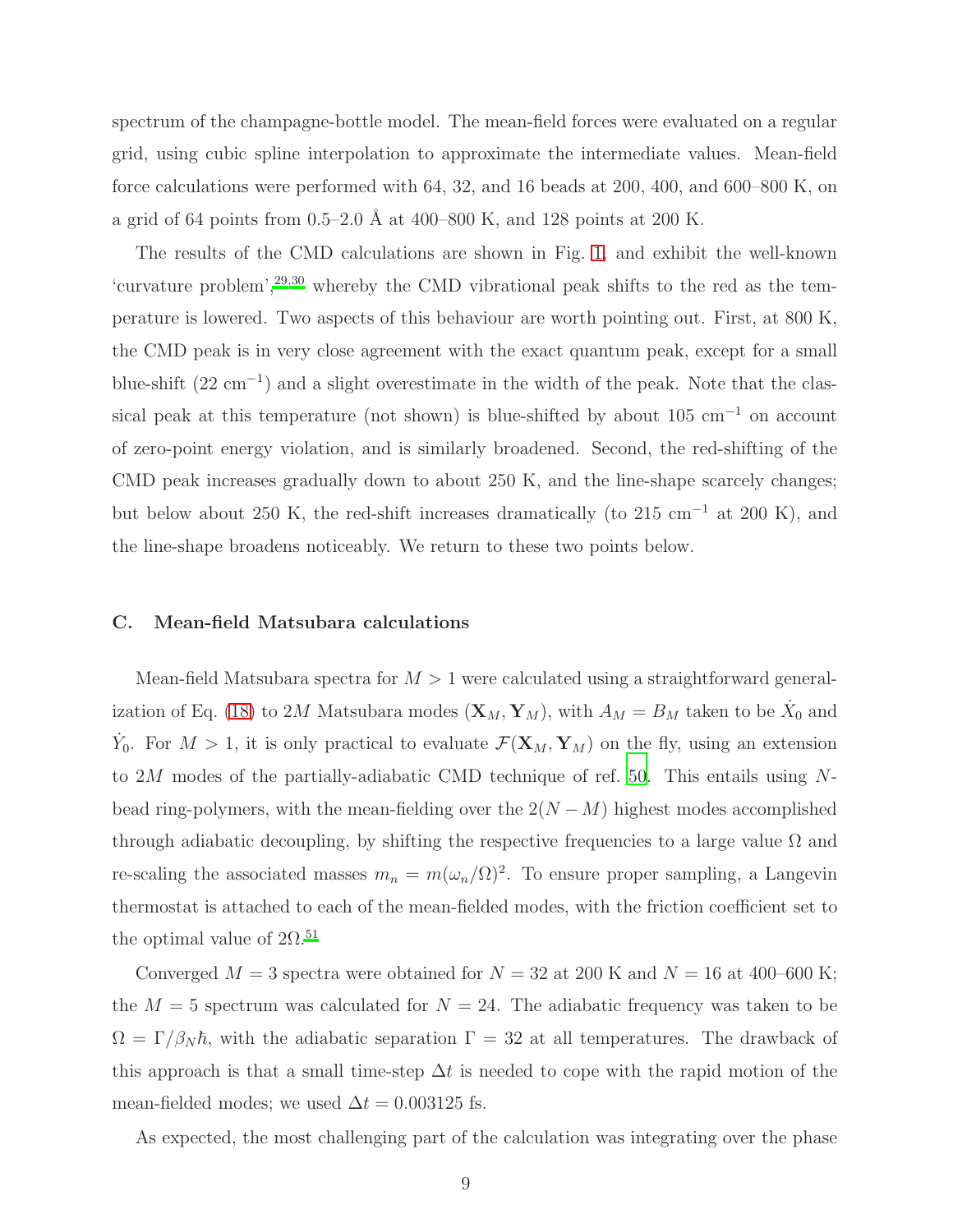

<span id="page-9-1"></span>FIG. 2. Convergence of the mean-field Matsubara rovibrational spectrum with respect to the number of non-mean-fielded modes  $2M$ . Spectra for  $M = 3$  and  $M = 5$  at 400 and 200 K respectively are also plotted in Fig. [1.](#page-7-0)

 $\theta_M$ , which was done by evaluating the ratio

<span id="page-9-0"></span>
$$
c_{AB}(t) = \frac{\left\langle \cos\left(\beta \theta_M\right) A\left(\mathbf{Q}_M\right) e^{\hat{L}_{\text{MF}}t} B\left(\mathbf{Q}_M\right) \right\rangle}{\left\langle \exp\left(-\beta \sum m \omega_n^2 Q_n^2 / 2\right) \right\rangle} \tag{22}
$$

where  $\langle \cdot \rangle$  denotes thermal averaging according to the distribution  $e^{-\beta [\mathbf{P}_{M}^{2}/2m+\mathcal{F}(\mathbf{Q}_{M})]}$ , and the sum in the denominator is over the M non-mean-fielded modes. The sampling was done by averaging over an ensemble of partially adiabatic trajectories, each 1000 fs long. For a given number of modes  $M$ , the convergence is slower at higher temperatures, as the system samples more of the phase-space, making the integrand in the numerator of Eq. [\(22\)](#page-9-0) more oscillatory. With the computing resources available, we were unable to go beyond  $M = 1$ at 800 K,  $M = 3$  at 600 and 400 K, and  $M = 5$  at 200 K. For the  $M = 3$  calculations,  $6 \times 10^6$ ,  $3 \times 10^7$ , and  $8 \times 10^7$  trajectories were used at 200, 400, and 600 K; for  $M = 5$ ,  $3 \times 10^8$  trajectories were used, the latter taking three weeks on 128 CPU cores to complete. Even within these limits, small numerical artifacts are likely to remain in the rovibrational spectra, resulting from imperfect adiabatic separation and sampling.

Figure [2](#page-9-1) illustrates the convergence of the mean-field Matsubara results with respect to M. As mentioned above, we were unable to include more than a few non-mean-fielded modes, owing to the oscillatory Matsubara phase. However, the results for  $M = 1, 3, 5$  at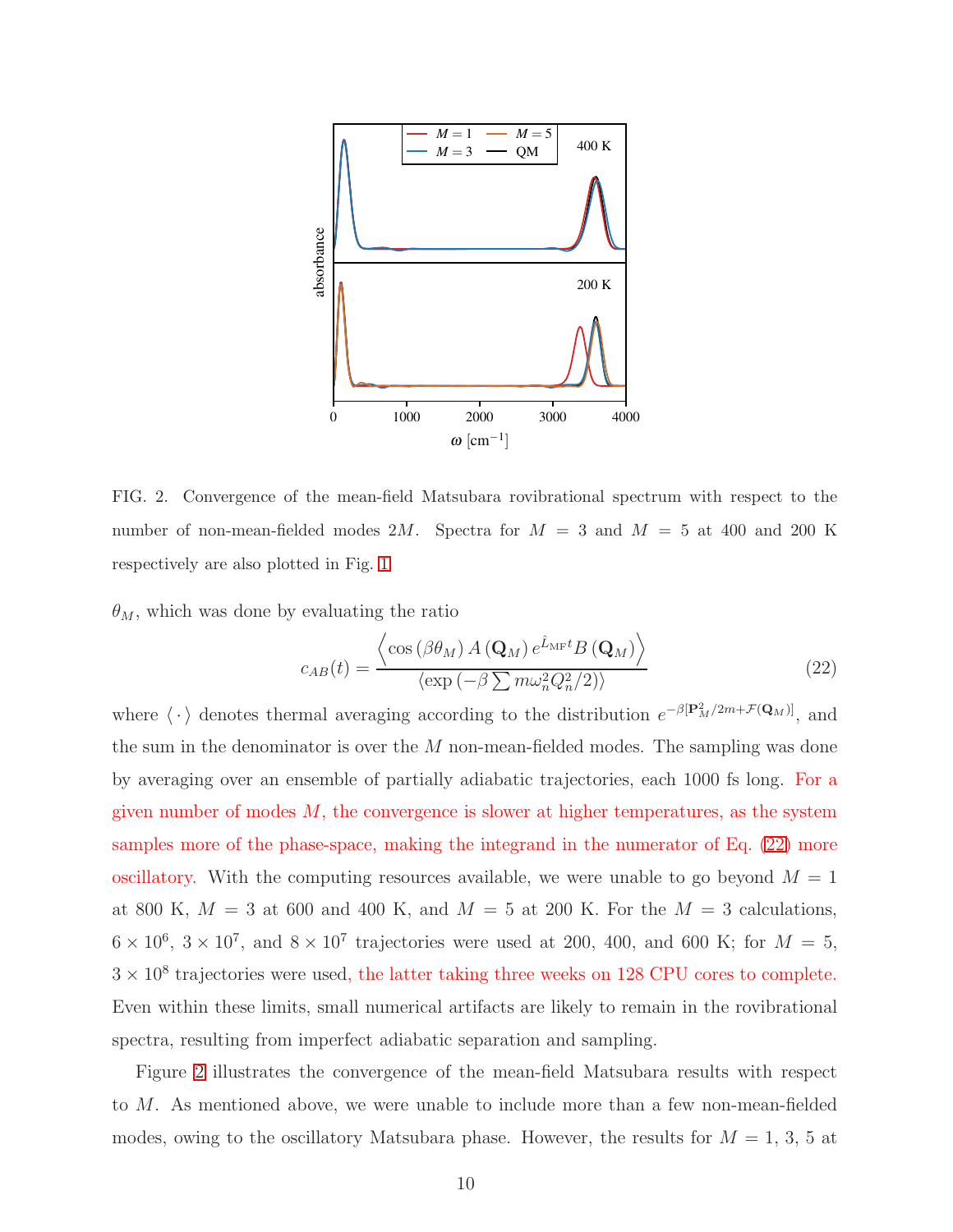200 K (Fig. [2\)](#page-9-1), for which the CMD red-shift is greatest, suggest that these small values of M are sufficient to converge the position and the overall shape of the vibrational peaks. Some convergence artifacts remain, visible as 'wiggles' in the spectra in Fig. [2.](#page-9-1) These artifacts are not sampling errors: they are the result of incomplete convergence with respect to M and indicate that a small component of the dynamics requires a long 'tail' of Matsubara modes to be described correctly. Some of the wiggles can be made to disappear if the fluctuations around the centroid are approximated by local normal modes (these results not shown), suggesting that they are caused by vibration-rotation coupling. The convergence 'tail' is thus probably the result of using cartesian rather than polar Matsubara modes.

Even with the convergence errors discussed above, the Matsubara results in Fig. [1](#page-7-0) are in strikingly good agreement with the exact quantum results, across the entire 200–800 K temperature-range tested. Most importantly, the Matsubara vibrational peak positions are correctly independent of temperature, with the  $22 \text{ cm}^{-1}$  blue-shift observed in the CMD results at 800 K remaining constant down to 200 K to within the sampling error.<sup>[52](#page-21-2)</sup> The slight broadening of the vibrational line-shape seen in the CMD results at 800 K also continues in the Matsubara results down to 200 K (although the line-shapes are likely to be somewhat distorted by the convergence errors mentioned above). If we rule out the possibility of a long convergence tail in M changing the position of the vibrational peak, we can infer that the 22 cm<sup>-1</sup> red-shift and the slight narrowing of the quantum vibrational peak with respect to the Matsubara peak are the only significant real-time coherence effects.

Subject to these caveats, we can also infer that CMD agrees closely with Matsubara dynamics at 800 K, and gives a reasonable approximation to it down to about 250 K. In this temperature range, the CMD red-shifts are small and can be corrected by including just the  $|n|=1$  Matsubara modes. However, below 250 K, the CMD red-shift increases dramatically. At 200 K, the  $|n|=2$  modes are also needed to correct the red-shift, and many more modes would be required at lower temperatures.

## <span id="page-10-0"></span>IV. CENTROID-CONSTRAINED INSTANTONS

To investigate why CMD breaks down rapidly below 250 K, we plot in Fig. [3](#page-11-0) the centroid mean-field force  $-d\mathcal{F}/dR_0$ ,  $R_0 = \sqrt{X_0^2 + Y_0^2}$ , at 200–600 K, and overlay this with the CMD Boltzmann distribution as a function of  $R_0$ . As has been noted previously,<sup>[29](#page-20-4)[,30](#page-20-9)</sup> the force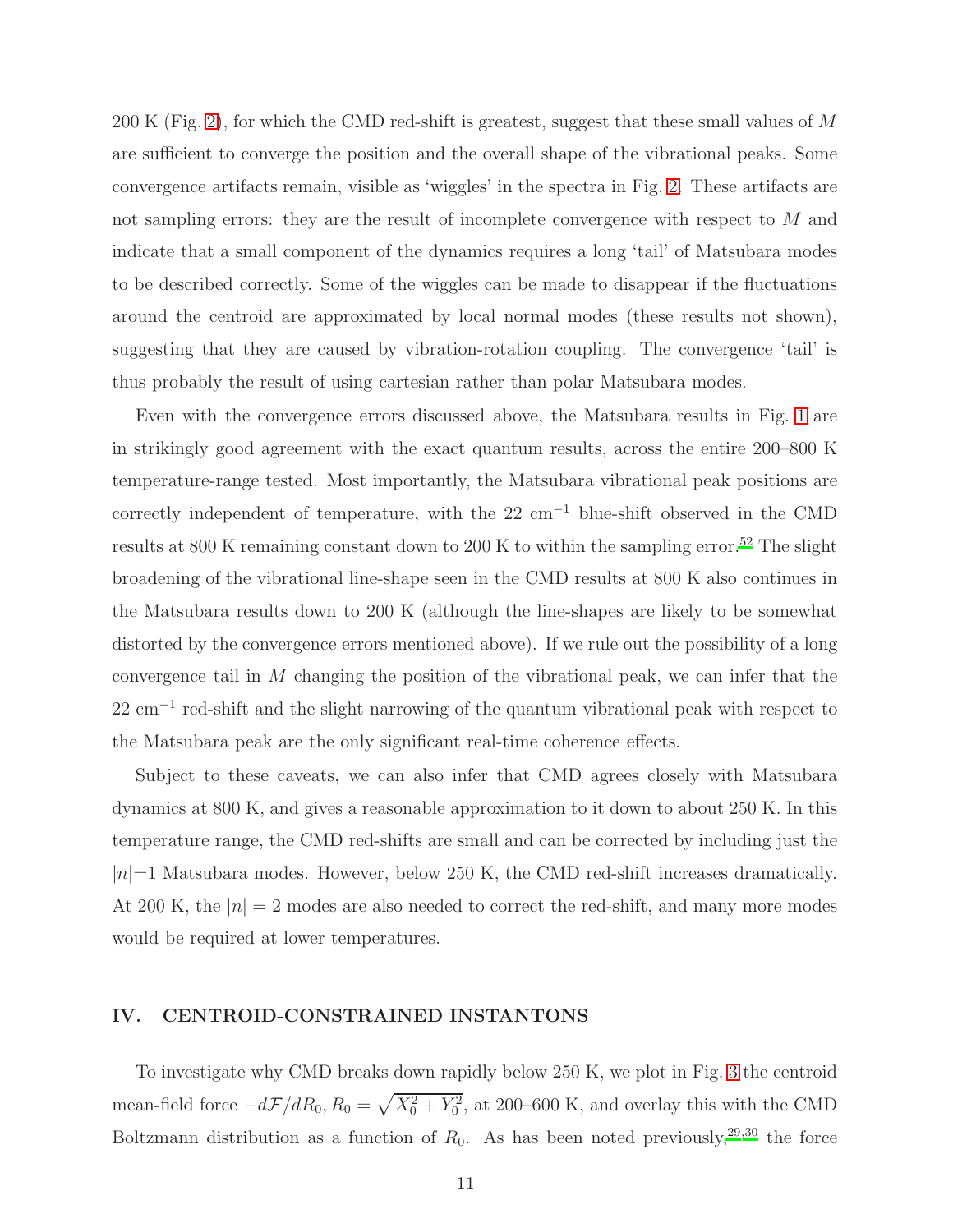

<span id="page-11-0"></span>FIG. 3. The CMD mean-field force  $-d\mathcal{F}(R_0)/dR_0$  (red line) plotted on top of the corresponding Boltzmann distribution  $\propto R_0 e^{-\beta \mathcal{F}(R_0)}$  (shaded blue). The dotted vertical lines indicate the position of the critical radius  $R_c$  given by Eq. [\(23\)](#page-12-0). Note that  $R_c$  coincides with the onset of the flattening of the force, and that the Boltzman distribution overlaps  $R_c$  at 200 K.

flattens out for values of  $R_0$  less than a certain radius, and this radius increases as the temperature decreases. Figure [3](#page-11-0) shows immediately why CMD breaks down below about 250 K: at 400 and 600 K, the quantum Boltzmann distribution is well separated from the flat region, but at 200 K, the distribution starts to overlap it.

It is easy to identify the origin of the flattening. Figure [4](#page-12-1) shows the centroid-constrained ring-polymer distribution at three points along a single trajectory at 400 K, and at 200 K. The 200 K trajectory is one of the 6% of trajectories that make it into the flat region at this temperature. During the 400 K trajectory, the distribution moves as a relatively compact 'blob', stretching slightly at the inner turning point as it pushes against the repulsive wall; the minimum-energy ring-polymer within the distribution (i.e. the imaginary-time Feynman path with the least action) is a point at the centroid. During the 200 K trajectory, by contrast, the distribution smears out at the turning point, where the minimum-energy ringpolymer has a delocalised geometry (Fig. [4\)](#page-12-1). Since this geometry is an extremal point on the ring-polymer surface, subject to the centroid constraint, the path followed by the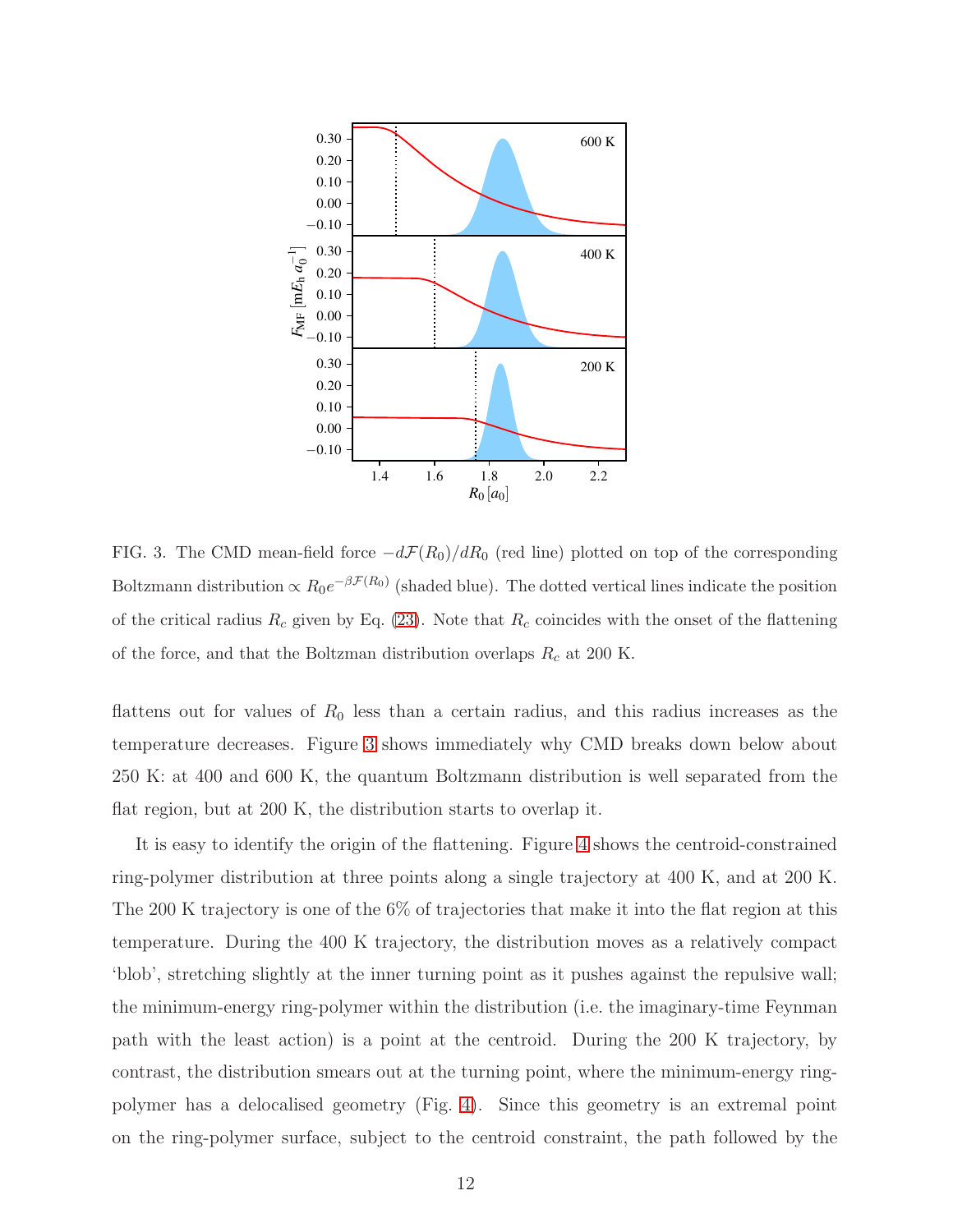

<span id="page-12-1"></span>FIG. 4. Snapshots of CMD trajectories on the Morse potential of Eq. [\(19\)](#page-6-2) (black contour lines,  $r_{\text{eq}}$ dotted), with centroid-constrained bead distributions shown in red and corresponding minimumenergy ring-polymer configurations in blue. Note the artificial instanton in the 200 K trajectory at 12.9 fs.

beads corresponds to a periodic orbit on the inverted potential surface, subject to a timeaveraged constraint. In other words, by constraining the centroid in the distribution, the CMD method creates artificial instantons below 250 K.

We can make analogies with instanton formation in quantum rate theory<sup>[7](#page-19-2)[,8](#page-19-3)[,12](#page-19-14)[–14](#page-19-5)</sup> to understand what is happening at these lower temperatures. In rate theory, instantons form below a cross-over temperature; in the CMD dynamics considered here, it is more convenient to define a 'cross-over radius'  $R_c$ . By minimising the ring-polymer energy subject to the centroid constraint, one can show (see the supplementary material) that

<span id="page-12-0"></span>
$$
R_c \simeq -\frac{1}{m\omega_1^2} \frac{dV}{dr}\bigg|_{r=R_c} \tag{23}
$$

where  $\omega_1$  is the first Matsubara frequency as defined in Eq. [\(9\)](#page-4-1). The values of  $R_c$  at 200–800 K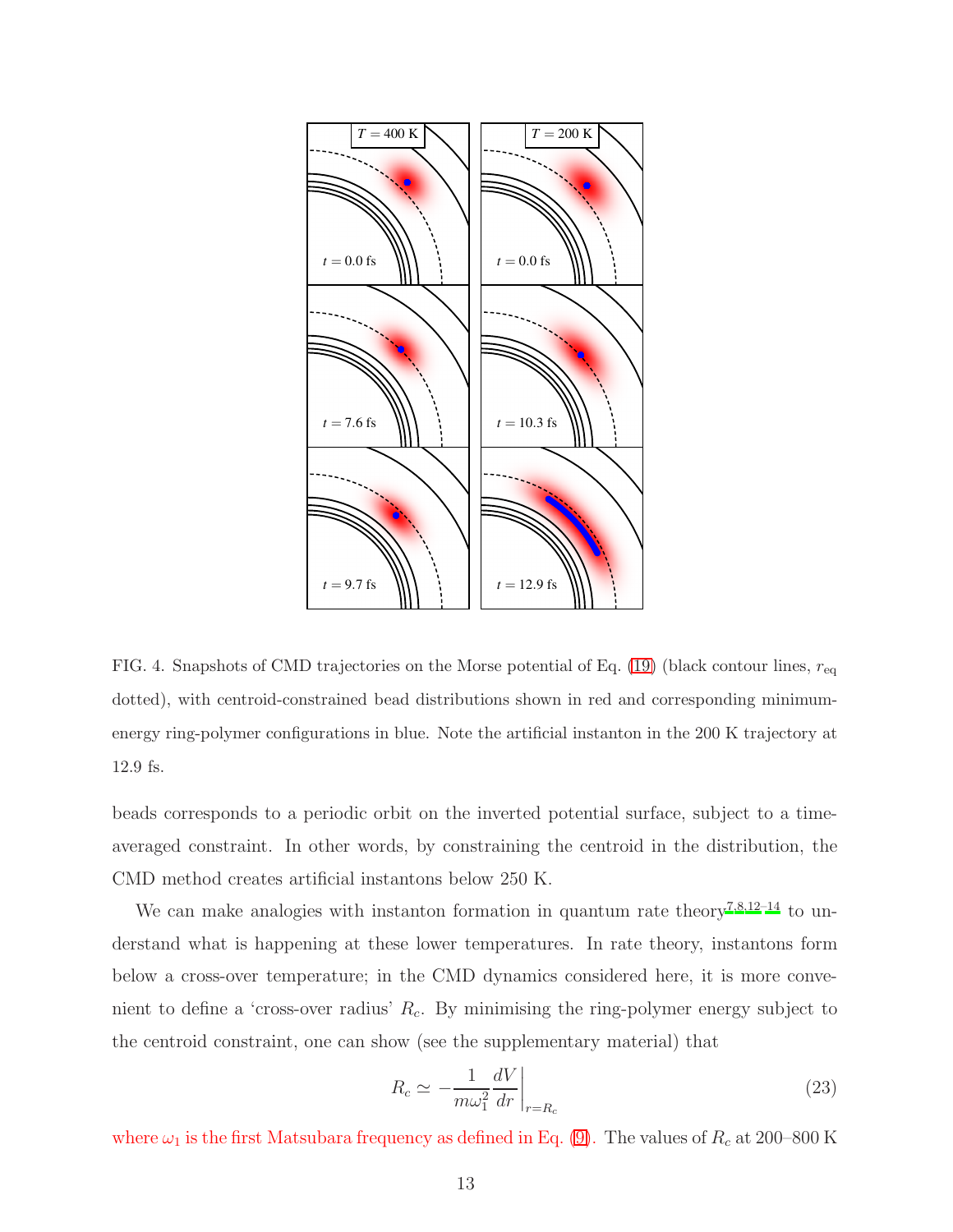

<span id="page-13-0"></span>FIG. 5. Potential energy along the beads (discrete imaginary-time steps) of the artificial centroidconstrained instanton shown in Fig. [4.](#page-12-1) The path length s is taken to be a linear function of the polar coordinate  $\theta$ . The potential energy varies because the path followed by the instanton in Fig. [4](#page-12-1) is gently parabolic.

are shown in Fig. [3,](#page-11-0) and are found to coincide with the onset of the flat region of the centroid force. For  $R_0 < R_c$ , the potential is sufficiently curved that a centroid-constrained ringpolymer can minimize its energy by stretching and moving outwards (leaving the position of the centroid unchanged); it cannot stretch around a perfectly circular path, since this would correspond to a purely rotational periodic orbit on the inverted potential, with a period greater than  $\beta \hbar$ ; so the orbit follows a gently parabolic curve which cuts through the circular potential energy surface. The variation of V along the parabolic curve is plotted in Fig. [5,](#page-13-0) which shows that the imaginary-time periodic orbit on the inverted potential resembles a conventional instanton or 'bounce' in barrier tunnelling.<sup>[7](#page-19-2)[,8](#page-19-3)[,12](#page-19-14)[,13](#page-19-17)</sup> For  $R_0 > R_c$ , the potential is not sufficiently curved for the ring-polymers to be able to lower their energy by cutting through the potential, hence the minimum-energy ring-polymer collapses to a point at the centroid.

The two temperature regimes are thus analogous to the 'shallow' and 'deep' tunnelling regimes in reaction rate theory,<sup>[12](#page-19-14)</sup> with 250 K being the approximate 'cross-over temperature' for the OH model. Just as in rate theory, the notion of a precise cross-over temperature is somewhat artificial, since it refers to the switch in the position of the ring-polymer stationary point from the collapsed to the instanton geometry. In rate-theory, instanton-like delocalisation starts to happen above cross-over, as a result of softening of the lowest-frequency Matsubara mode. Analogous behaviour is responsible for the large red-shift in the CMD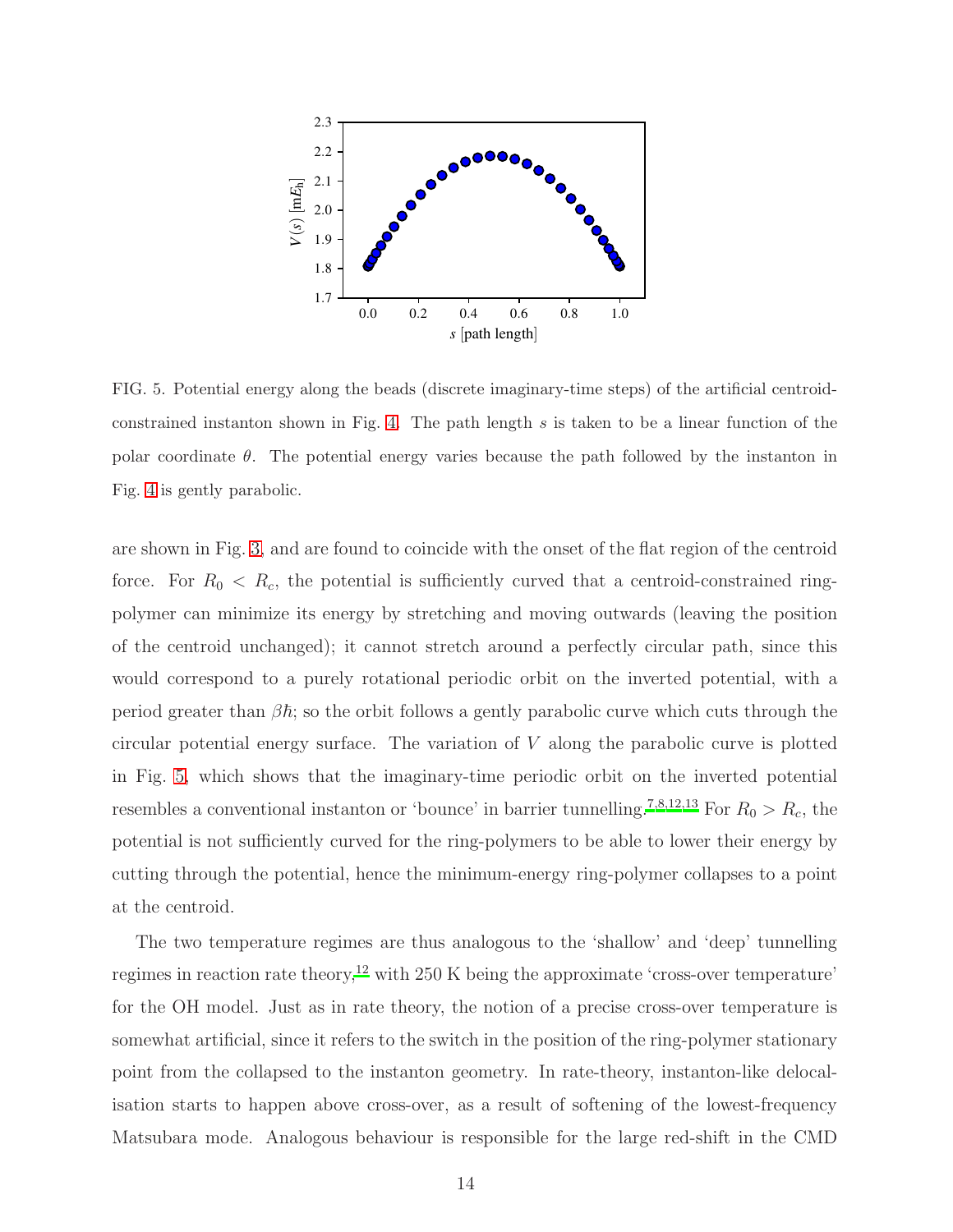

<span id="page-14-0"></span>FIG. 6. A circular-orbit artificial instanton formed during a CMD trajectory at 200 K in a threedimensional champagne-bottle model of OH (the instanton beads are shown as white spheres for the H-atom, red for the O-atom). Plotted on the right is a side-on view of the same instanton (in white), together with a parabolic instanton (in blue) from a two-dimensional calculation at the same temperature with the same centroid constraint.

vibrational peak at 200 K. Only 6% of the CMD trajectories make it into the flat region  $(R_0 < R_c)$ , but a majority of trajectories get sufficiently close to  $R_0 = R_c$  for the first Matsubara mode to soften appreciably. At lower temperatures (not shown here) all the CMD trajectories enter the flat region to form instantons, giving rise to much greater red-shifts and broadening of the vibrational peak (e.g. see the 100 K red-shifts calculated for a similar OH model in ref. [29](#page-20-4)).

It is important not to push the analogy with rate theory too far: the instantons in rate-theory are real, but the centroid-constrained instantons identified above are artificial. However, the change in the quantum statistics that takes place at about 250 K is real: below this temperature, the ring-polymers are sufficiently floppy that they can lower their energy by cutting through the curvature of the potential surface.<sup>[53](#page-21-3)</sup>

Periodic orbits and related objects can sometimes show special behaviour in two dimensions (2D), and for this reason we also examined centroid trajectories in the three-dimensional (3D) version of the model.<sup>[54](#page-21-4)</sup> We found that the extra degree of freedom permitted a different type of instanton to form, corresponding to a circular periodic orbit in a plane tangential to  $R_0$  on the inverted potential surface. One of these circular instantons is shown in Fig. [6.](#page-14-0) However, the 3D centroid-constrained distributions behave very similarly to the 2D distributions, because the cross-over radius  $R_c$  for the 3D circular orbits is the same as for the 2D parabolic orbits, which also extremise the action in 3D (see the supplementary material). As a result, the 3D mean-field centroid force flattens out at the same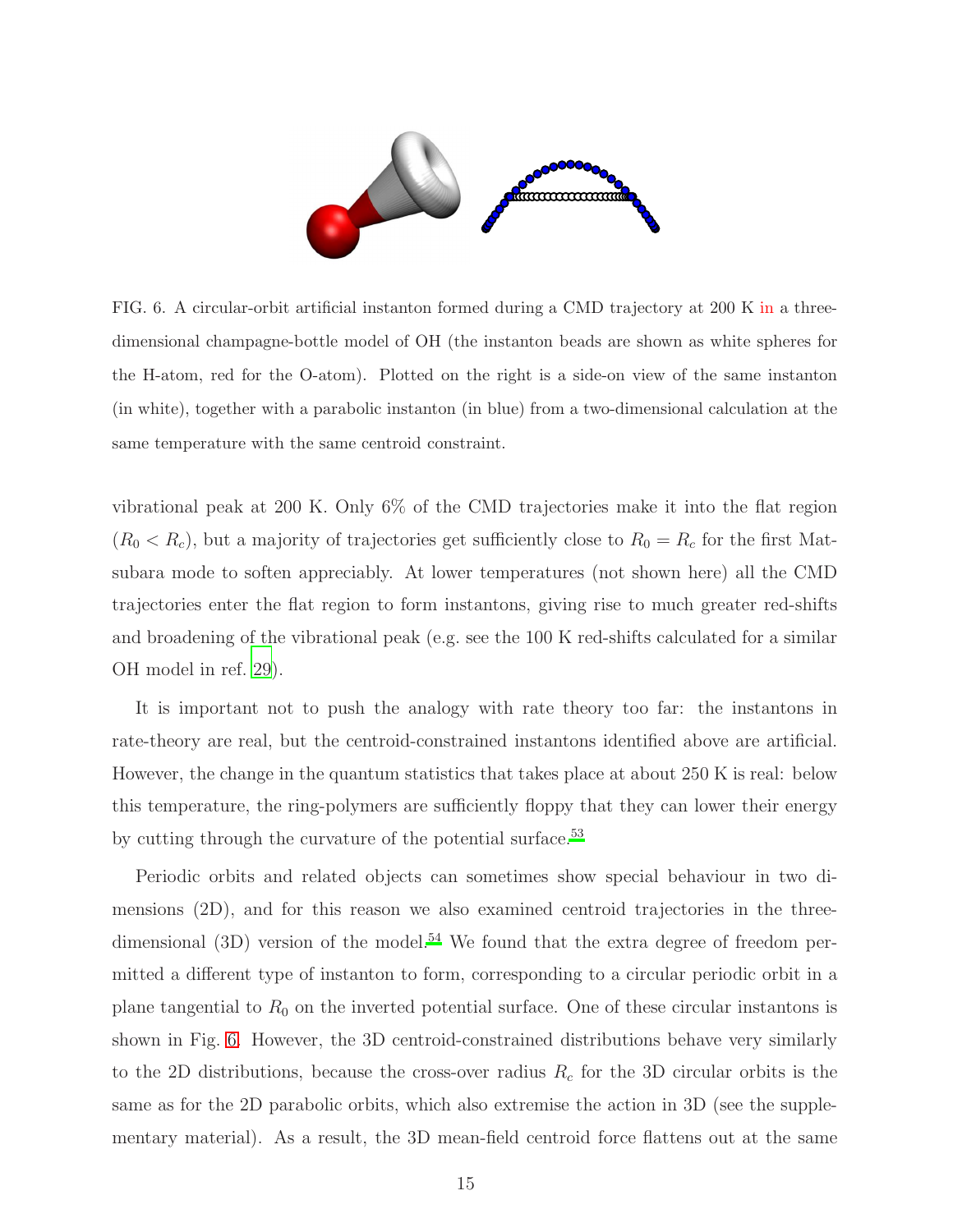radial displacement as the 2D force. Curvature effects are slightly bigger in 3D because the Boltzmann distributions overlap the flat region slightly more. Similar circular instantons have also been found in CMD distributions for gas-phase water,<sup>[55](#page-21-5)</sup> suggesting that the  $2D$ picture developed here applies to vibrational spectroscopy generally.

## <span id="page-15-0"></span>V. CONCLUSIONS

We have shown that Matsubara dynamics can be derived more simply as a mean-field theory. This does not solve the phase problem, but does make the approach sufficiently practical to treat model systems. In tests on a two-dimensional model of a rotating OH bond, the Matsubara vibrational spectra were found to agree closely with the exact quantum results over the entire 200–800 K temperature range tested. This is a strong piece of evidence in support of the idea that Matsubara dynamics accounts for the classical part of the exact dynamics in a quantum Boltzmann distribution. Real-time quantum coherence effects were found to be minor in the OH model: a  $22 \text{ cm}^{-1}$  red-shift in the position of the quantum vibrational peak (with respect to the Matsubara result), and a slight narrowing in its shape. It seems reasonable to expect a comparably small red-shift and narrowing in the OH-stretch band of bulk water.

We also found that quantum Boltzmann statistics responds to the curvature of the OH potential in two distinct ways, giving rise to 'shallow curvature' and 'deep curvature' regimes which are loosely analogous to the 'shallow tunnelling' and 'deep tunnelling' regimes in quantum rate theory.<sup>[12](#page-19-14)</sup> The cross-over temperature  $(250 \text{ K}$  in the OH model) marks the point at which imaginary-time Feynman paths can lower their actions by cutting through the curved potential surface. This behaviour gives rise to artificial instantons in CMD, explaining why CMD gives a reasonable approximation to Matsubara dynamics above the cross-over temperature, but a poor one below it. Although tested on a simple model, we expect this result to generalise, and for it to be possible to estimate the cross-over temperature in bulk systems by searching for centroid-constrained instantons that minimise the action. It is likely that the cross-over temperature for the OH-stretch band in bulk water is below freezing, since CMD works well for the liquid<sup>[18](#page-19-15)[,19](#page-19-13)</sup> but gives significant vibrational red-shifts for ice.<sup>[16](#page-19-12)</sup>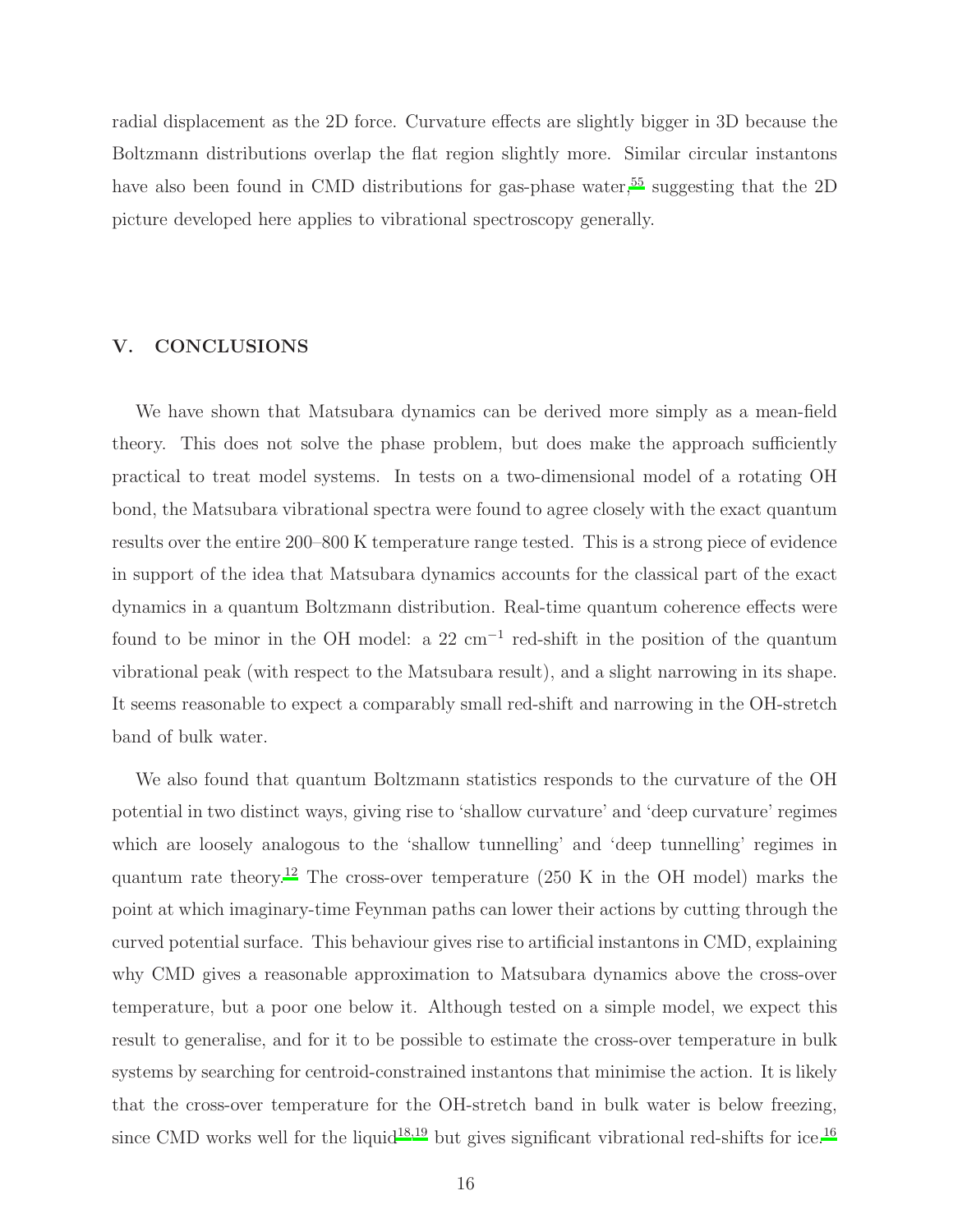## SUPPLEMENTARY MATERIAL

See supplementary material for a derivation of Eq. [\(23\)](#page-12-0) for both the parabolic and circular instantons.

#### ACKNOWLEDGMENTS

G.T. acknowledges a University of Cambridge Vice-Chancellor's award and support from St. Catharine's College, Cambridge. S.C.A. acknowledges funding from the UK Science and Engineering Research Council.

#### APPENDIX: MATHEMATICAL DETAILS

The generalised Wigner transforms in Eq. [\(5\)](#page-3-0) are

$$
\[e^{-\beta \hat{H}}\]_{\overline{N}}(\mathbf{p}, \mathbf{q}) = \int d\mathbf{\Delta} \prod_{l=1}^{N} \langle q_{l-1} - \Delta_{l-1}/2 | e^{-\beta_N \hat{H}} | q_l + \Delta_l/2 \rangle e^{ip_l \Delta_l/\hbar} \tag{24}
$$

and

$$
\left[\hat{B}(t)\right]_N(\mathbf{p}, \mathbf{q}) = \int d\mathbf{\Delta} \int d\mathbf{z} \ B_N(\mathbf{z})
$$

$$
\times \prod_{l=1}^N \langle q_l - \Delta_l/2|e^{-i\hat{H}t/\hbar}|z_l\rangle \langle z_l|e^{i\hat{H}t/\hbar}|q_l + \Delta_l/2\rangle e^{ip_l\Delta_l/\hbar}
$$
(25)

with  $[\hat{B}(0)]_N(\mathbf{p}, \mathbf{q}) = B_N(\mathbf{q}).$ 

To obtain the quantum Liouvillian  $\hat{L}_N$  in Eq. [\(5\)](#page-3-0), we generalise the standard derivation of the Moyal series,<sup>[23](#page-19-10)</sup> differentiating  $[\hat{B}(t)]_N(\mathbf{p}, \mathbf{q})$  with respect to t, and using integration by parts to pull the Heisenberg time-derivatives in front of the integral, giving

$$
\frac{d}{dt}\left[\hat{B}(t)\right]_N(\mathbf{p},\mathbf{q}) = \hat{L}_N\left[\hat{B}(t)\right]_N(\mathbf{p},\mathbf{q})\tag{26}
$$

where

$$
\hat{L}_N = \sum_{l=1}^N \frac{p_l}{m} \frac{\partial}{\partial q_l} - V(q_l) \frac{2}{\hbar} \sin\left(\frac{\partial}{\partial q_l} \frac{\hbar}{2} \frac{\partial}{\partial p_l}\right) \tag{27}
$$

and the arrows indicate that the differential operators act to the left and right respectively.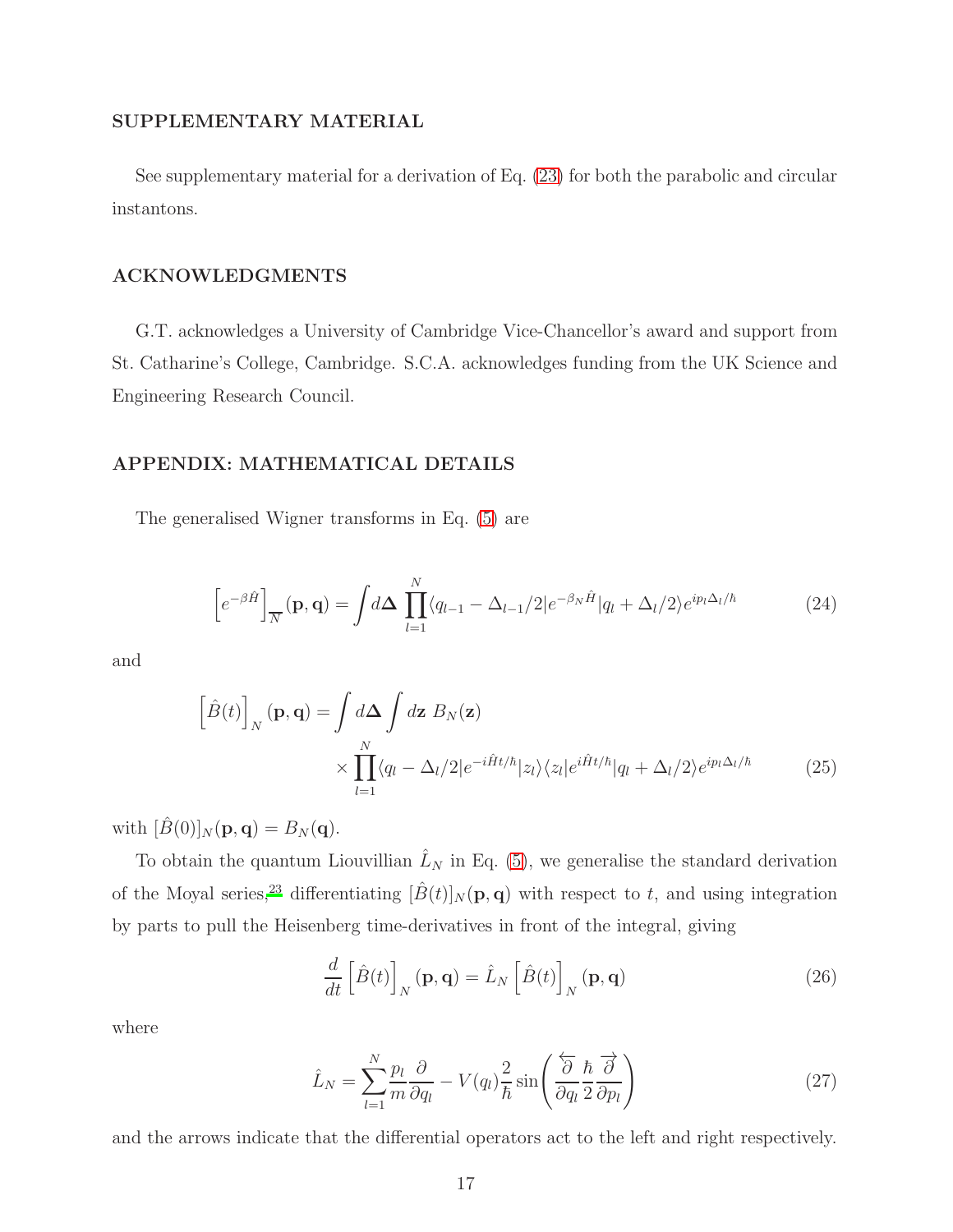To evalute the mean-field integrals in Eq. [\(10\)](#page-4-0), we first rewrite  $\hat{L}_N$  in terms of the normalmode coordinates  $(\mathbf{P}_N, \mathbf{Q}_N)$  as

$$
\lim_{N \to \infty} \hat{L}_N = \mathcal{L}_M + \lim_{N \to \infty} \hat{L}_{N,M}
$$
\n(28)

where

$$
\mathcal{L}_M = \lim_{N \to \infty} \sum_{n=-n_M}^{n_M} \frac{P_n}{m} \frac{\partial}{\partial Q_n} \n- V_N(\mathbf{Q}) \frac{2N}{\hbar} \sin\left(\sum_{n=-n_M}^{n_M} \frac{\hbar}{2N} \frac{\partial}{\partial Q_n} \frac{\partial}{\partial P_n}\right)
$$
\n(29)

involves derivatives of only the Matsubara modes  $(\mathbf{P}_M, \mathbf{Q}_M)$ , and  $\hat{L}_{N,M}$  involves also derivatives of the non-Matsubara modes. We do not need to know  $\hat{L}_{N,M}$  explicitly (although it can easily be obtained using trigonometric identities<sup>[32](#page-20-6)[,41](#page-20-16)</sup>), since its mean-field average is zero on account of the derivatives in the non-Matsubara modes. This leaves us with  $\mathcal{L}_M$ , which simplifies (without approximation, because  $M \ll N$ ) to

$$
\mathcal{L}_M = \lim_{N \to \infty} \sum_{n=-n_M}^{n_M} \frac{P_n}{m} \frac{\partial}{\partial Q_n} - \frac{\partial V_N(\mathbf{Q})}{\partial Q_n} \frac{\partial}{\partial P_n}
$$
(30)

with  $V_N(\mathbf{Q})$  defined analogously to  $A_N(\mathbf{Q})$  of Eq. [\(3\)](#page-3-2).

To carry out the mean-field average in Eq. [\(10\)](#page-4-0), we therefore need to evaluate the integrals

$$
I_n(\mathbf{P}_M, \mathbf{Q}_M) = \int d\mathbf{p} \int d\mathbf{q} \left[ e^{-\beta \hat{H}} \right]_{\overline{N}} \delta_M(\mathbf{q}, \mathbf{Q}_M)
$$

$$
\times \delta_M(\mathbf{p}, \mathbf{P}_M) \frac{\partial V_N(\mathbf{Q})}{\partial Q_n}
$$
(31)

Integrating over p gives

$$
I_n(\mathbf{P}_M, \mathbf{Q}_M) = (2\pi\hbar)^{N-M} N^M \int d\mathbf{D}_M \int d\mathbf{q}
$$
  
 
$$
\times \langle q_{l-1} - \eta_{l-1}/2 | e^{-\beta_N \hat{H}} | q_l + \eta_l / 2 \rangle
$$
  
 
$$
\times \delta_M(\mathbf{q}, \mathbf{Q}_M) \frac{\partial V_N(\mathbf{Q})}{\partial Q_n} \prod_{k=-n_M}^{n_M} e^{iD_k P_k N/\hbar}
$$
(32)

with

$$
\eta_l = \sum_{n=-n_M}^{n_M} T_{ln} D_n \tag{33}
$$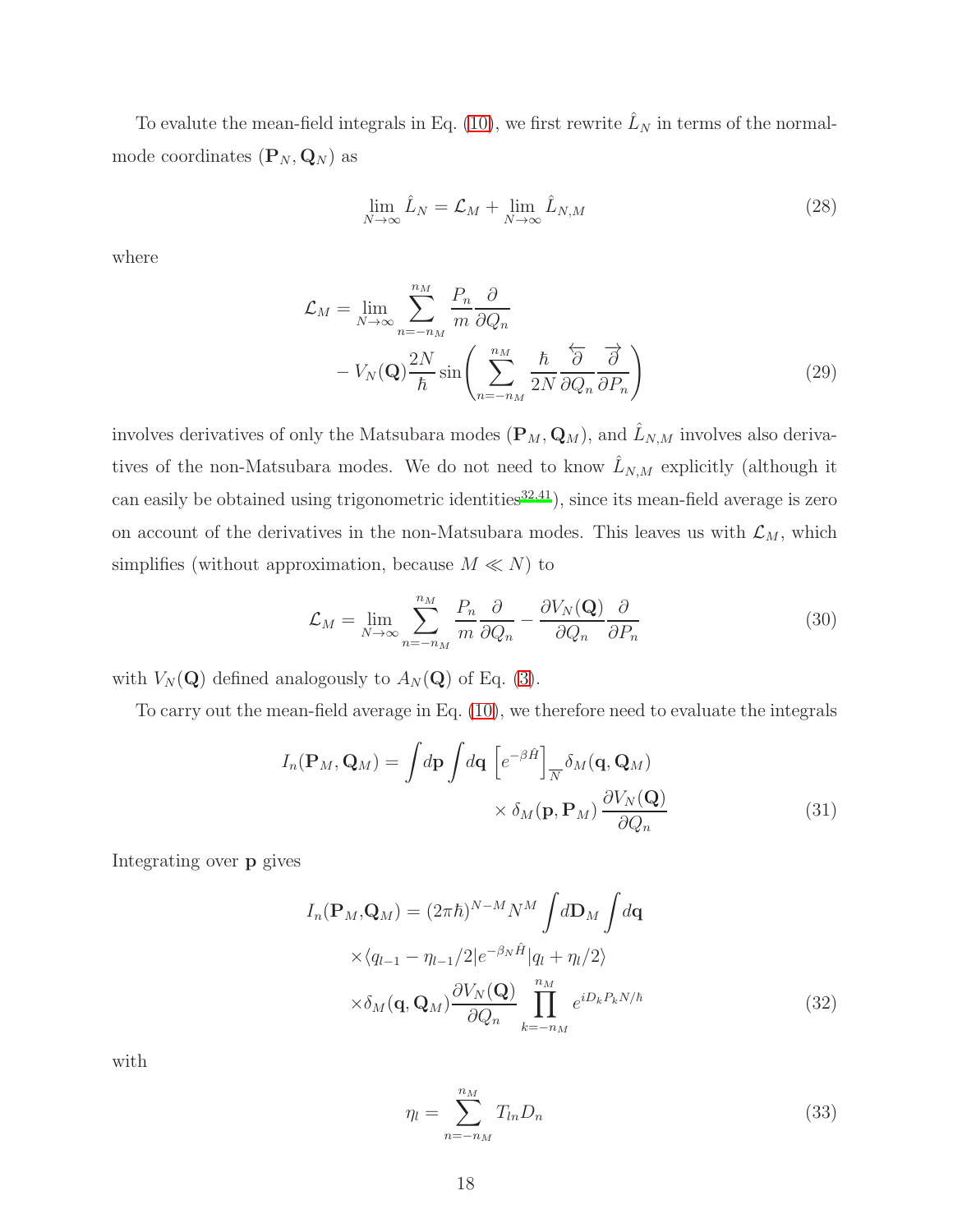Writing the bra-kets as

$$
\lim_{N \to \infty} \langle q_{l-1} - \eta_{l-1} / 2 | e^{-\beta_N \hat{H}} | q_l + \eta_l / 2 \rangle =
$$
\n
$$
\left( \frac{m}{2\pi \beta_N \hbar^2} \right)^{1/2} e^{-\beta [V(q_l + \eta_l / 2) + V(q_{l-1} - \eta_{l-1} / 2)]/2}
$$
\n
$$
\times e^{-[q_l - q_{l-1} + (\eta_l + \eta_{l-1}) / 2]^2 m / 2\beta_N \hbar^2}
$$
\n(34)

we obtain

$$
\lim_{N \to \infty} I_n(\mathbf{P}_M, \mathbf{Q}_M) = \lim_{N \to \infty} (2\pi \hbar)^{N-M} \left(\frac{m}{2\pi \beta_N \hbar^2}\right)^{N/2} \times N^M \int d\mathbf{D}_M \int d\mathbf{q} \, \delta_M(\mathbf{q}, \mathbf{Q}_M) \frac{\partial V_N(\mathbf{Q})}{\partial Q_n} \times \prod_{l=1}^N e^{-\beta_N [V(q_l + \eta_l/2) + V(q_l - \eta_l/2)]/2} e^{-(q_l - q_{l-1})^2 m/2\beta_N \hbar^2} \times \prod_{k=-n_M}^{n_M} e^{-D_k^2 N^2 m/2\beta \hbar^2} e^{D_k Q_{-k} \omega_k N m/\hbar} e^{iD_k P_k N/\hbar}
$$
\n(35)

where we have made use of the orthogonality of  $T$ , and the relations

$$
T_{l+1 n} = T_{l n} + \mathcal{O}(N^{-1})
$$
  
\n
$$
T_{l+1 n} - T_{l n} = T_{l - n} \omega_n \beta_N \hbar + \mathcal{O}(N^{-2})
$$
\n(36)

(easily proved using trigonometric identities). In the limit  $N \to \infty$ , the integrals over  $\mathbf{D}_M$  can be done analytically (since the  $e^{-D_k^2 N^2 m/2\beta \hbar^2}$  terms allow one to neglect the  $\eta_l$ dependencies in  $V$ ), giving

$$
\lim_{N \to \infty} I_n(\mathbf{P}_M, \mathbf{Q}_M) = \lim_{N \to \infty} N^{M/2} \left(\frac{2\pi m}{\beta_N}\right)^{(N-M)/2}
$$
\n
$$
\times e^{i\theta_M(\mathbf{P}_M, \mathbf{Q}_M)} \int d\mathbf{q} \, e^{-\beta[W_N(\mathbf{q}) - S_M(\mathbf{Q}_M)]}
$$
\n
$$
\times \delta_M(\mathbf{q}, \mathbf{Q}_M) \frac{\partial V_N(\mathbf{Q})}{\partial Q_n}
$$
\n(37)

Substituting this expression into Eq. [\(10\)](#page-4-0), and evaluating the analogous integral in the denominator gives Eq. [\(15\)](#page-5-1). A similar integration over  $\bf{p}$  and  $\bf{D}_M$  in the time-correlation function (noting that  $A_M(\mathbf{Q}_M)$  and  $e^{\hat{L}_{\text{MF}}t}B_M(\mathbf{Q}_M)$  are independent of the non-Matsubara modes) gives Eq. [\(18\)](#page-5-0).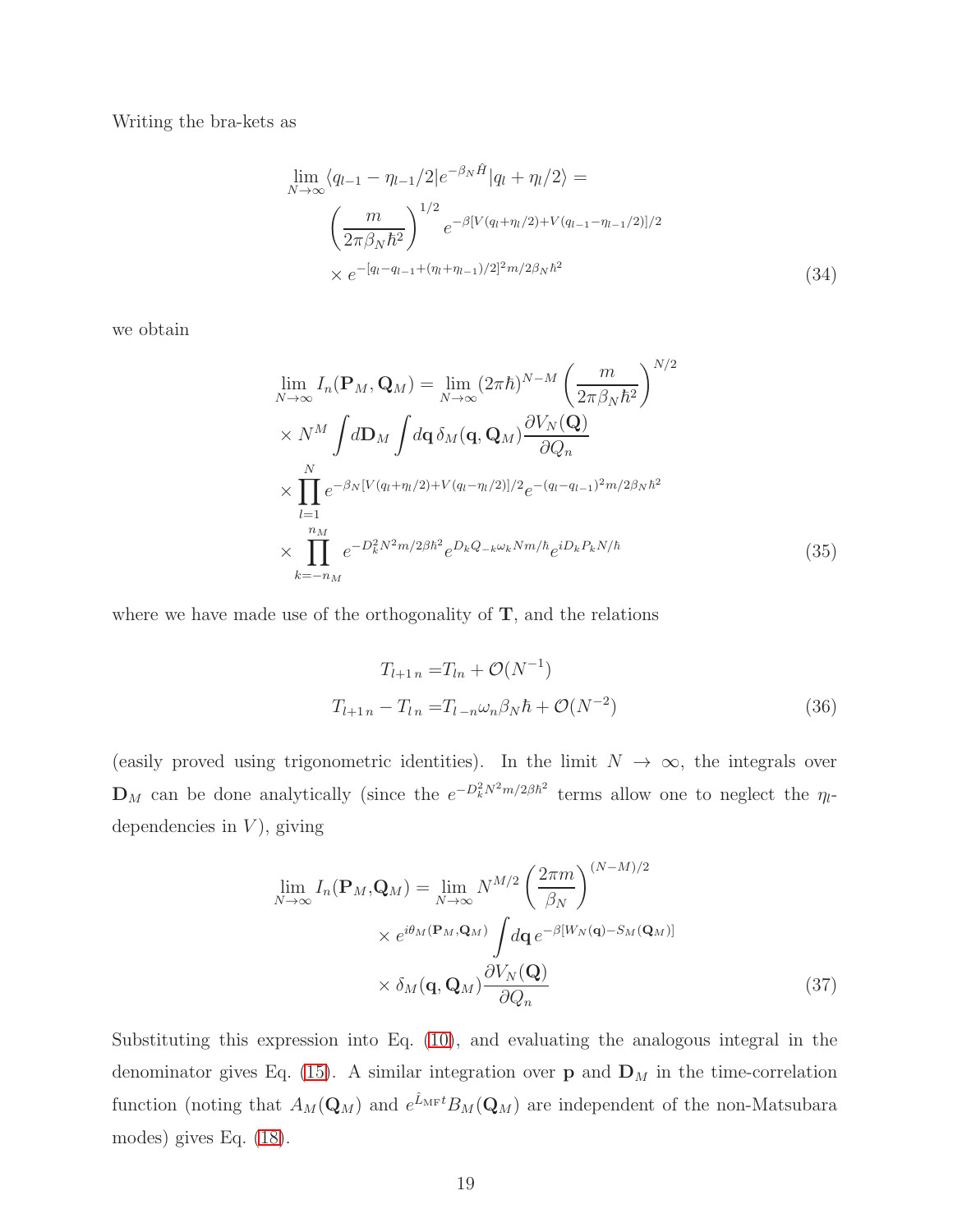## REFERENCES

- <span id="page-19-0"></span><sup>1</sup>I.R. Craig and D.E. Manolopoulos, J. Chem. Phys. **122**, 084106 (2005).
- <sup>2</sup>I.R. Craig and D.E. Manolopoulos, J. Chem. Phys.  $123$ ,  $034102$  (2005).
- <span id="page-19-11"></span> $3Y.V.$  Suleimanov, F.J. Aoiz, and H. Guo, J. Phys. Chem. A 120, 8488 (2016).
- <sup>4</sup>N. Boekelheide, R. Salomón-Ferrer, and T.F. Miller III, Proc. Natl. Acad. Sci. 108, 16159 (2011).
- <sup>5</sup>J.S. Kretchmer and T.F. Miller III, J. Chem. Phys. 138, 134109 (2013).
- <span id="page-19-6"></span><sup>6</sup>S. Habershon, D.E. Manolopoulos, T.E. Markland, and T.F. Miller III, Annu. Rev. Phys. Chem. 64, 387 (2013).
- <span id="page-19-2"></span><sup>7</sup>S. Andersson, G. Nyman, A. Arnaldsson, U. Manthe, and H. Jónsson, J. Phys. Chem. A 113, 4468 (2009).
- <span id="page-19-9"></span><span id="page-19-3"></span> $8J.B.$  Rommel, T.P.M. Goumans, and J. Kästner, J. Chem. Theor. Comput. 7, 690 (2011). <sup>9</sup>W.H. Miller, J. Phys. Chem. A 105, 2942 (2001).
- <span id="page-19-1"></span><sup>10</sup>J. Liu, Int. J. Quantum Chem. 115, 657 (2015).
- <span id="page-19-4"></span><sup>11</sup>T.J.H. Hele and S.C. Althorpe, J. Chem. Phys. 138, 084108 (2013).
- <span id="page-19-14"></span> $12$  J.O. Richardson and S.C. Althorpe, J. Chem. Phys. **131**, 214106 (2009).
- <span id="page-19-17"></span><sup>13</sup>W.H. Miller, J. Chem. Phys. 62, 1899 (1975).
- <span id="page-19-5"></span><sup>14</sup>J.O. Richardson, J. Chem. Phys. 144, 114106 (2016).
- <span id="page-19-7"></span><sup>15</sup>S. Habershon, T.E. Markland, and D.E. Manolopoulos, J. Chem. Phys. **131**, 024501 (2009).
- <span id="page-19-12"></span><sup>16</sup>M. Rossi, H. Liu, F. Paesani, J. Bowman, and M. Ceriotti, J. Chem. Phys. 141, 181101 (2014).
- <sup>17</sup>M. Ceriotti, W. Fang, P.G. Kusalik, R.H. McKenzie, A. Michaelides, M.A. Morales, and T.E. Markland, Chem. Rev. 116, 7529 (2016).
- <span id="page-19-15"></span> $^{18}$ G.R. Medders and F. Paesani, J. Chem. Theory Comput. 11, 1145 (2015).
- <span id="page-19-13"></span><sup>19</sup>S.K. Reddy, D.R. Moberg, S.C. Straight, and F. Paesani, J. Chem. Phys. 147, 244504 (2017).
- <span id="page-19-16"></span><sup>20</sup>J. Liu and W.H. Miller, J. Chem. Phys. 131, 074113 (2009).
- <sup>21</sup>J. Liu, W.H. Miller, G.S. Fanourgakis, S.S. Xantheas, S. Imoto, and S. Saito, J. Chem. Phys. 135, 244503 (2011).
- <span id="page-19-8"></span> $22X$ . Liu and J. Liu, Mol. Phys. 116, 755 (2018).
- <span id="page-19-10"></span> $^{23}$ M. Hillery, R.F. O'Connell, M.O. Scully, and E.P. Wigner, Phys. Rep. 106, 121 (1984).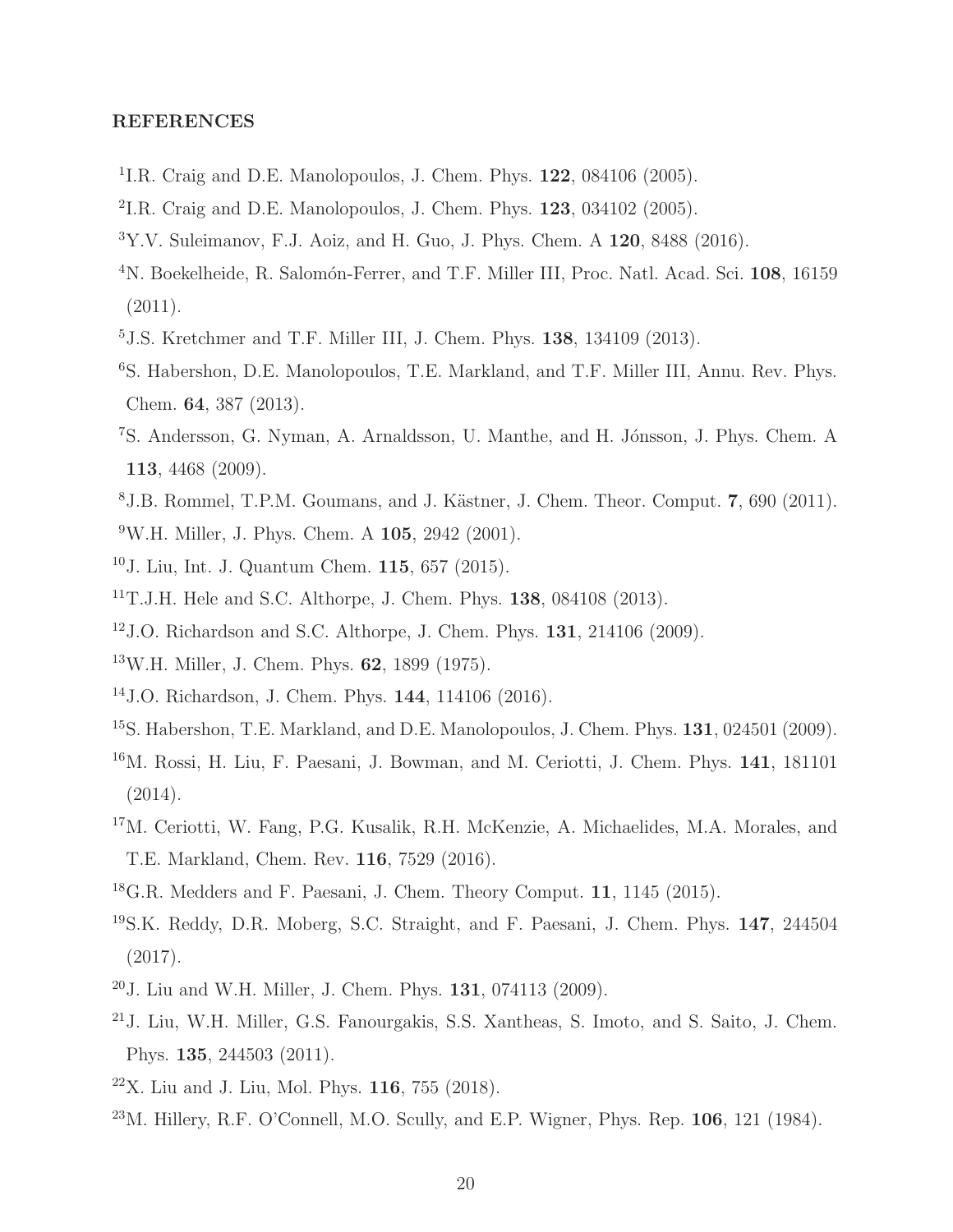- <span id="page-20-0"></span>J. Cao and G.A. Voth, J. Chem. Phys. 101, 6168 (1994).
- <span id="page-20-2"></span> $^{25}$ I.R. Craig and D.E. Manolopoulos, J. Chem. Phys.  $121$ ,  $3368$  (2004).
- $^{26}$ M. Rossi, M. Ceriotti, and D.E. Manolopoulos, J. Chem. Phys.  $140$ ,  $234116$   $(2014)$ .
- <span id="page-20-3"></span>M. Rossi, V. Kapil, and M. Ceriotti, J. Chem. Phys.  $148$ ,  $102301$  (2018).
- <span id="page-20-1"></span>J. Liu and Z. Zhang., J. Chem. Phys. 144, 034307 (2016).
- <span id="page-20-4"></span>A. Witt, S.D. Ivanov, M. Shiga, H. Forbert, and D. Marx, J. Chem. Phys. 130, 194510 (2009).
- <span id="page-20-9"></span>S.D. Ivanov, A. Witt, M. Shiga, and D. Marx, J. Chem. Phys. **132**, 031101 (2010).
- <span id="page-20-5"></span>S. Habershon, G.S. Fanourgakis, and D.E. Manolopoulos, J. Chem. Phys. 129, 074501 (2008).
- <span id="page-20-6"></span>T.J.H. Hele, M.J. Willatt, A. Muolo, and S.C. Althorpe, J. Chem. Phys. 142, 134103 (2015).
- <span id="page-20-7"></span>By which we mean that the classical dynamics does not involve ring-polymer springs.
- <span id="page-20-8"></span>T.J.H. Hele, M.J. Willatt, A. Muolo, and S.C. Althorpe, J. Chem. Phys. 142, 191101 (2015).
- <span id="page-20-10"></span>K.K.G. Smith, J.A. Poulsen, G. Nyman, and P.J. Rossky, J. Chem. Phys. 142, 244112 (2015).
- <span id="page-20-11"></span>K.K.G. Smith, J.A. Poulsen, G. Nyman, A. Cunsolo, and P.J. Rossky, J. Chem. Phys. , 244113 (2015).
- <span id="page-20-12"></span>M.J. Willatt, M. Ceriotti, and S.C. Althorpe, J. Chem. Phys.  $148$ ,  $102336$   $(2018)$ .
- <span id="page-20-13"></span>Q. Shi and E. Geva, J. Chem. Phys. 118, 8173 (2003).
- <span id="page-20-14"></span>N. Ananth, J. Chem. Phys. 139, 124102 (2013).
- <span id="page-20-15"></span><sup>40</sup>These expressions hold for odd N; similar expressions hold for even N.
- <span id="page-20-16"></span><sup>41</sup>Note that the definition of  $Q_n$  used in ref. [32](#page-20-6) differs from that used here by a factor of  $\sqrt{N}$ .
- <span id="page-20-17"></span>D.L. Freeman and J.D. Doll, J. Chem. Phys. 80, 5709 (1984).
- <span id="page-20-18"></span>T.E. Markland and D.E. Manolopoulos, J. Chem. Phys.  $129, 024105$  (2008).
- <span id="page-20-19"></span>Formally, one could derive corrections to Eq. [\(10\)](#page-4-0) using Mori-Zwanzig theory. See, e.g., R. Zwanzig, Nonequilibrium Satistical Mechanics (Oxford University Press, New York, 2001).
- <span id="page-20-20"></span>This result was derived earlier for the special case of the centroid in ref. [38](#page-20-13).
- <span id="page-20-21"></span>D. Chandler and P.G. Wolynes, J. Chem. Phys. 74, 4078 (1981).